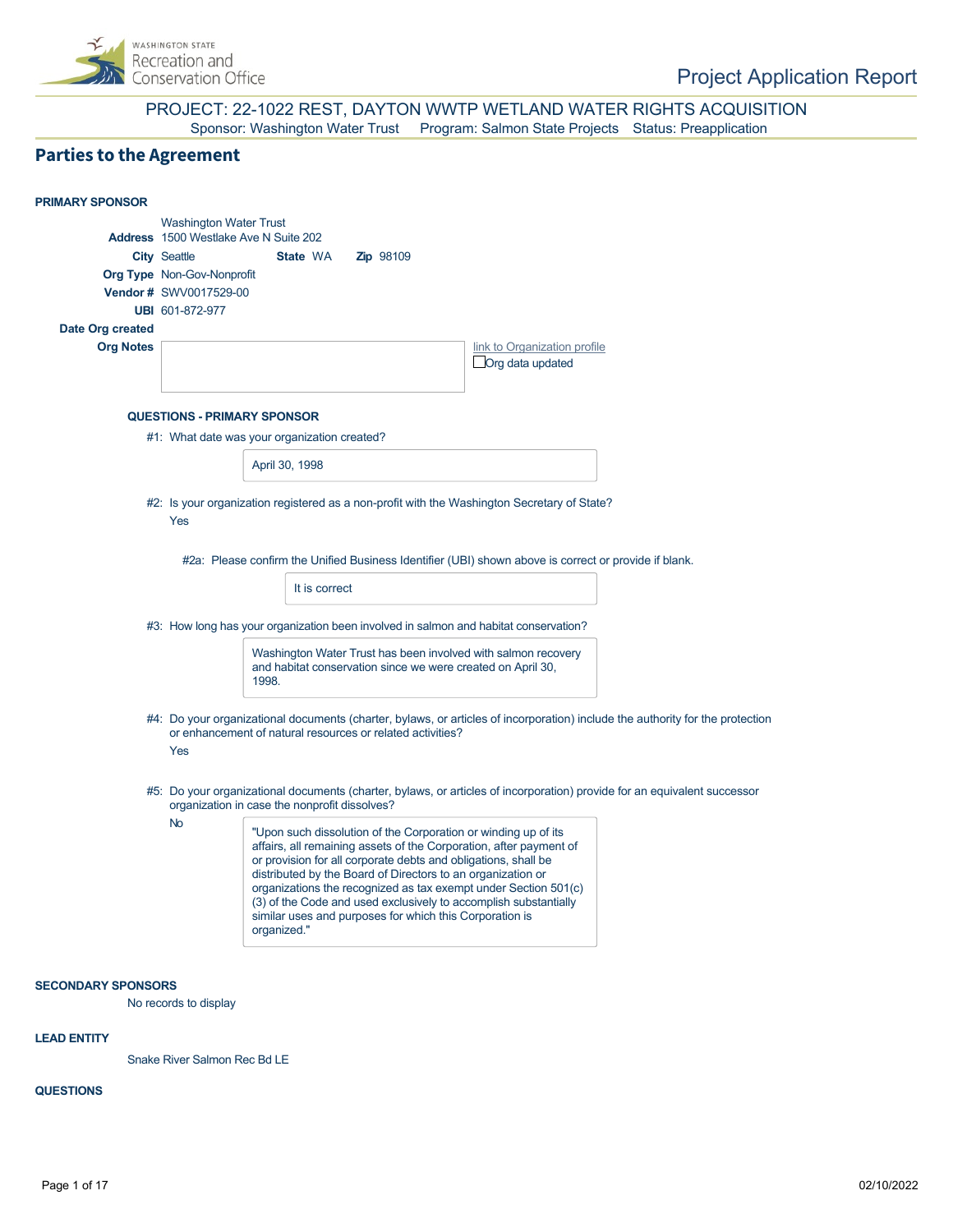#1: List project partners and their role and contribution to the project.

WWT will negotiate the water acquisition, submit required change documentation, and shepherd through agency approval, all with support of CTUIR. The City of Dayton will acquire the land that the water right is appurtenant to and operates the Wastewater Treatment Plant. The Department of Ecology actively seeking a permitting pathway and funding for the larger Dayton WWTP improvement project. Anderson Perry is the lead engineer for the larger project and is the point of contact for the landowner.

#### **External Systems**

#### **SPONSOR ASSIGNED INFO**

**Sponsor-Assigned Project Number**

#### **Sponsor-Assigned Regions**

#### **EXTERNAL SYSTEM REFERENCE**

| Source     | <b>Project Number</b> | Submitter   |
|------------|-----------------------|-------------|
| <b>HWS</b> | 22-1022               | AFitzgerald |

## **Project Contacts**

| <b>Contact Name</b><br><b>Primary Org</b>       | <b>Project Role</b>        | <b>Work Phone</b> | <b>Work Email</b>              |
|-------------------------------------------------|----------------------------|-------------------|--------------------------------|
| Alice Rubin<br>Rec. and Conserv. Office         | <b>Project Manager</b>     | (360) 867-8584    | alice.rubin@rco.wa.gov         |
| Sarah Dymecki<br><b>Washington Water Trust</b>  | <b>Project Contact</b>     | (509) 262-8553    | sarah@washingtonwatertrust.org |
| Ethan Lockwood<br><b>Washington Water Trust</b> | <b>Alt Project Contact</b> | (509) 859-6553    | ethan@washingtonwatertrust.org |
| Ali Fitzgerald<br>Snake River Salmon Rec Bd LE  | <b>Lead Entity Contact</b> | (509) 382-4115    | ali@snakeriverboard.org        |

## **Worksites & Properties**

- **# Worksite Name**
- #1 Dayton WWTP Secondary Treatment Site

| <b>Restoration</b> | <b>Property Name</b>   |
|--------------------|------------------------|
| J                  | <b>Martin Property</b> |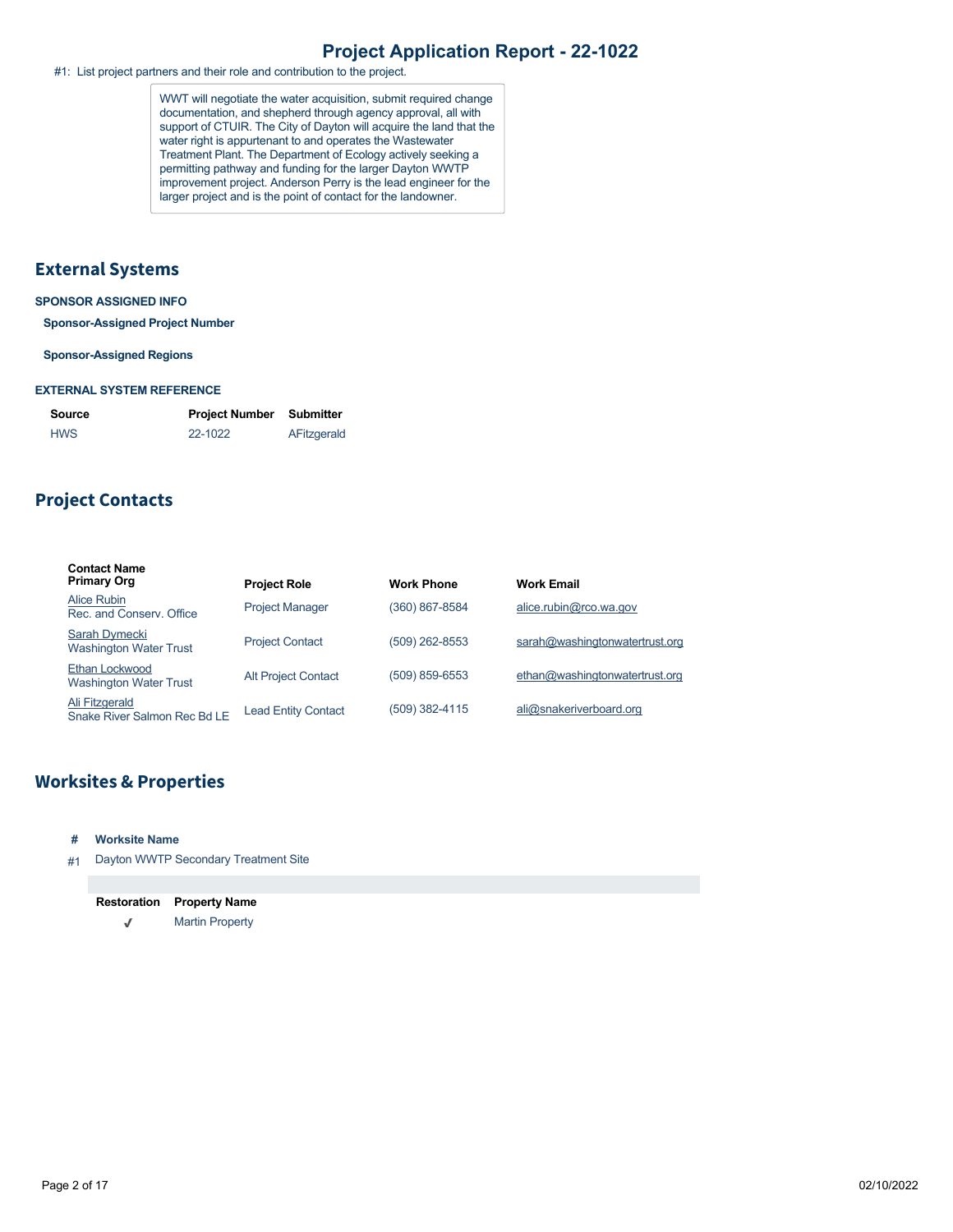## **Worksite Map & Description**

**Worksite #1: Dayton WWTP Secondary Treatment Site**

#### **WORKSITE ADDRESS**

**Street Address** 101 Cold Spring Lane **City, State, Zip** WA 99328

#### **Worksite Details**

#### **Worksite #1: Dayton WWTP Secondary Treatment Site**

**SITE ACCESS DIRECTIONS**

**TARGETED ESU SPECIES**

| <b>Species by ESU</b>                                                | Egg Present | Juvenile Present Adult Present                                                                                                           | <b>Population Trend</b>                                                                                                                                                                                                                                                                                                                                                                                                                                                                                                                                                                                                          |
|----------------------------------------------------------------------|-------------|------------------------------------------------------------------------------------------------------------------------------------------|----------------------------------------------------------------------------------------------------------------------------------------------------------------------------------------------------------------------------------------------------------------------------------------------------------------------------------------------------------------------------------------------------------------------------------------------------------------------------------------------------------------------------------------------------------------------------------------------------------------------------------|
| Steelhead-Middle Columbia River.<br><b>Touchet River, Threatened</b> |             | √                                                                                                                                        |                                                                                                                                                                                                                                                                                                                                                                                                                                                                                                                                                                                                                                  |
| Chinook-Middle Columbia River<br>Spring, Not Warranted               |             | J                                                                                                                                        |                                                                                                                                                                                                                                                                                                                                                                                                                                                                                                                                                                                                                                  |
| Reference or source used                                             |             | Watershed Council. 2004. Walla Walla Subbasin Plan. Prepared by Walla Walla<br>Dr. Michael Barber, WSU, and Steward and Associates, Inc. | Stillwater Sciences. 2013. Walla Walla River ecological flows—recommended stream flows<br>to support fisheries habitat and floodplain function. Final Report. Prepared by Stillwater<br>Sciences, Portland, Oregon for Confederated Tribes of the Umatilla Indian Reservation,<br>Pendleton, Oregon. Walla Walla Watershed Planning Unit and Walla Walla Basin<br>Watershed Planning Unit and Walla Walla Basin Watershed Council for the Northwest<br>Power and Conservation Council. HDR/EES, Inc. 2005. Walla Walla Watershed Plan.<br>Planning Unit Final. Prepared by HDR/EES, Inc., Pasco, Washington, in association with |

#### **TARGETED NON-ESU SPECIES**

**Species by Non-ESU Notes** 

Bull Trout **Adult present.** 

#### **Questions**

#1: Give street address or road name and mile post for this worksite if available.

The street address for the associated worksite is 101 Cold Spring Lane, Dayton, WA.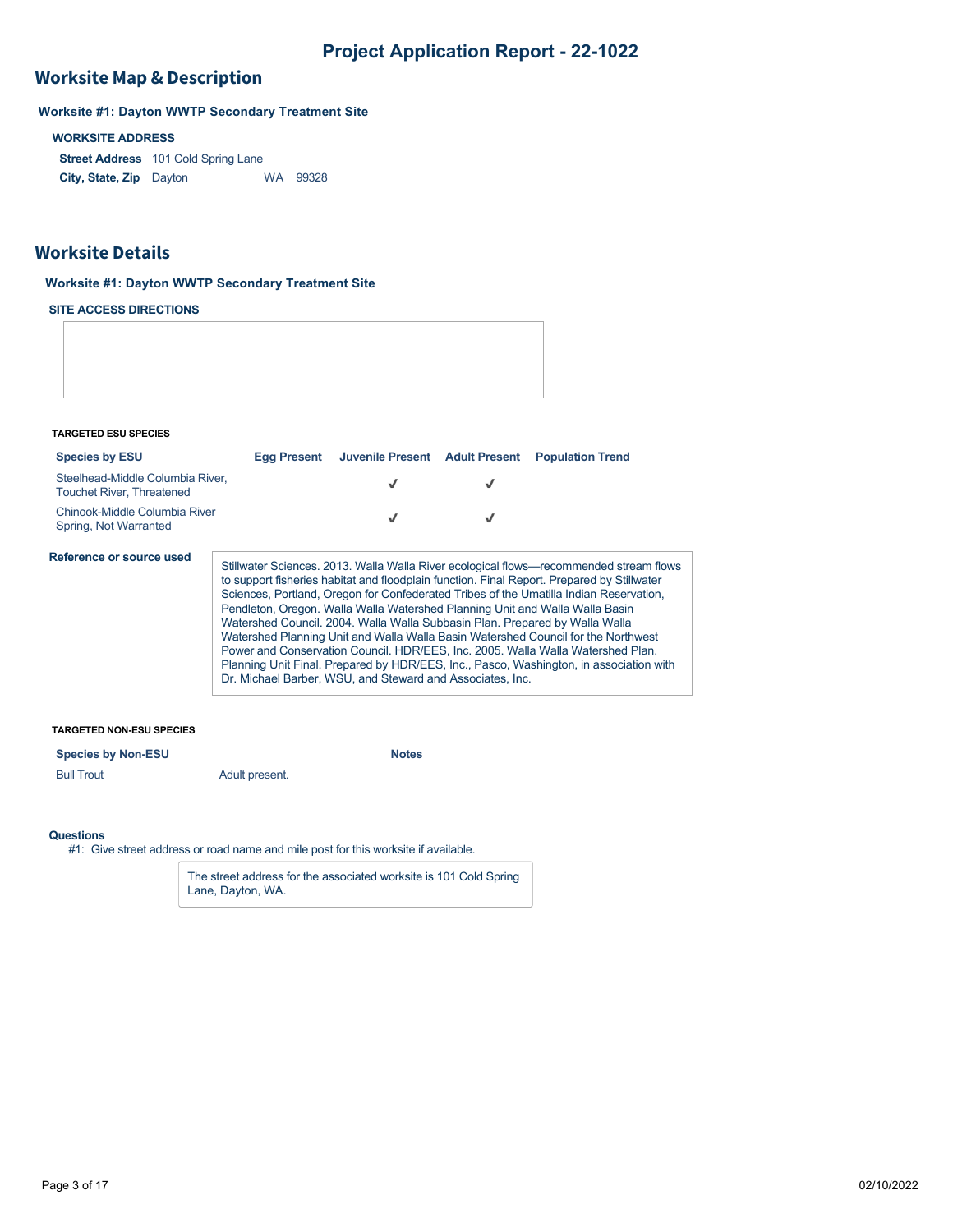## **Project Location**

| <b>Projects in PRISM</b>      |                             |                       |                          |              |
|-------------------------------|-----------------------------|-----------------------|--------------------------|--------------|
| <b>PRISM</b><br><b>Number</b> | <b>Project Name</b>         | <b>Current Status</b> | <b>Relationship Type</b> | <b>Notes</b> |
|                               | No related project selected |                       |                          |              |

#### **Questions**

#1: Project location. Describe the geographic location, water bodies, and the location of the project in the watershed, i.e. nearshore, tributary, main-stem, off-channel, etc.

> The project is located on two parcels within Columbia County, about 2.5 miles southwest on Highway 12 from the City of Dayton downtown area. The water right to be acquired has a place of use on a tract of land located in the NE1/4 NW1/4 and the NW1/4 NW1/4 of Section 2, Township 9 N., Range 38 E.W.M., and the SE1/4 SW1/4 and SW1/4 SW1/4 of Section 35, Township 10 N., Range 38 E.W.M., appurtenant to Columbia County Parcel No. 2-010-38-035-3740. The point of diversion at about RM 51 of the Touchet River, in the SW1/4 SE1/4 of Section 35, Township 10 N., Range 38 E.W.M. All are located in the Walla Walla Basin, WRIA 32.

#2: How does this project fit within your regional recovery plan and/or local lead entity's strategy to restore or protect salmonid habitat? Cite section and page number.

> The permanent acquisition on this water right would place up to a max of 0.27 cfs and 54.71 acre feet per year of consumptive water in the Touchet River for the benefit of priority fish species and increased protected instream flow.

#### #3: Is this project part of a larger overall project?

Yes

#3a: How does this project fit into the sequencing of the larger project?

The larger project is an upgrade to the City of Dayton Wastewater Treatment Plant (WWTP) with tertiary secondary treatment of wastewater through constructed wetlands. The WWTP discharges treated wastewater into the Touchet River. In 2004, the Touchet River was placed on the Clean Water Act 303(d) list, waterbodies that do not meet water quality standards. The Department of Ecology established total maximum daily loads (TMDLs) for these parameters in the Touchet in 2008, which included a wasteload allocation for the WWTP for nitrogen and phosphorus. Feasibility and analysis determined that effluent from the WWTP will be sent to the constructed wetlands for secondary treatment to reduce phosphorus and nitrogen before seeping into the groundwater. The water right WWT is seeking to acquire is appurtenant to the property the City wishes to purchase for the wetlands. Wetlands will eliminate the use of a water right with a purpose of irrigation, allowing the water to used for instream flow.

#4: Is the project on State Owned Aquatic Lands? Please contact the Washington State Department of Natural Resources to make a determination. **[Aquatic Districts and Managers](https://www.dnr.wa.gov/programs-and-services/aquatics/aquatic-districts-and-land-managers-map)**

No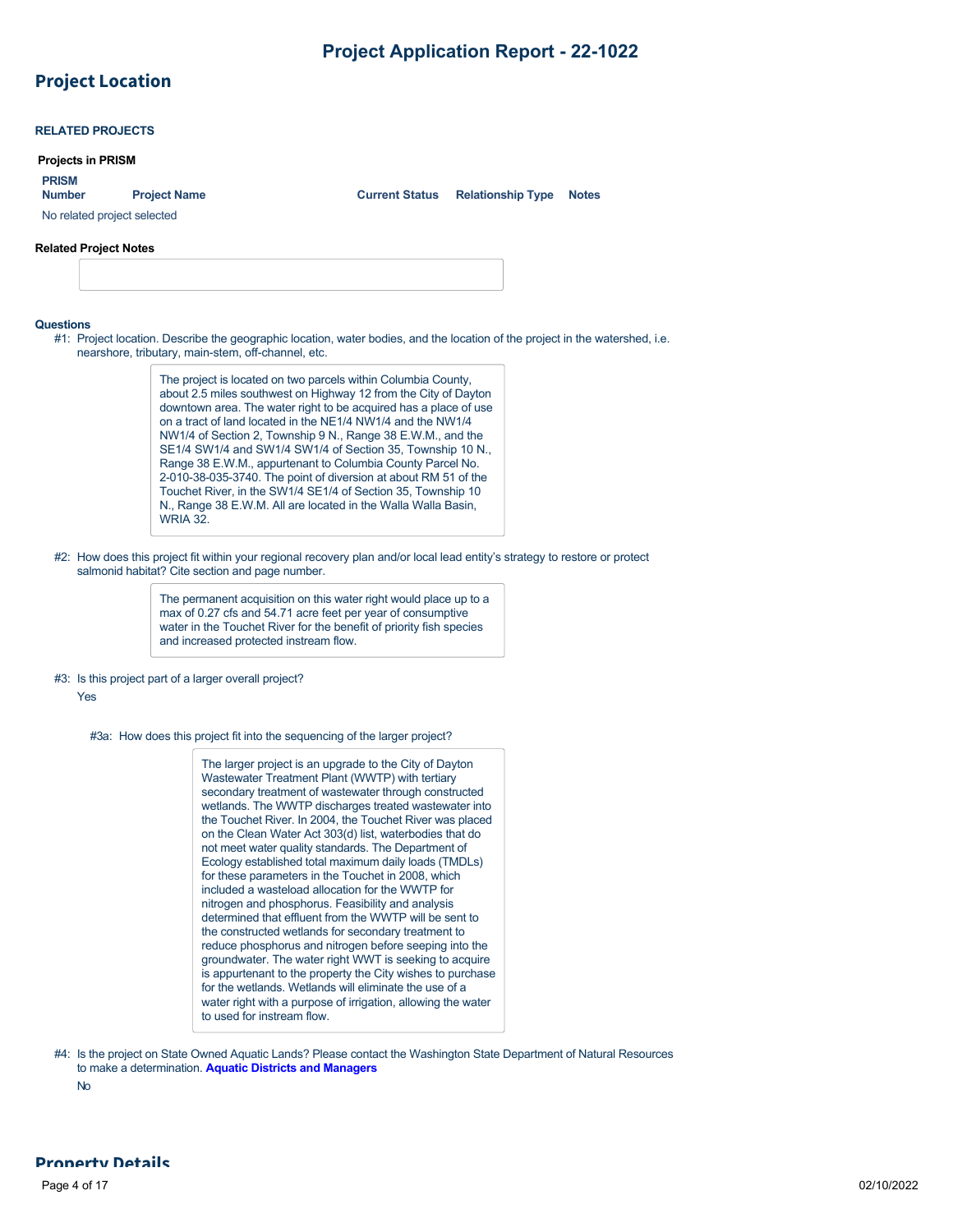2009380022280 and Parcel ID: 274410, Geographic ID: 2010380353740

**Property Details**

#### **Property: Martin Property (Worksite #1: Dayton WWTP Secondary Treatment Site)**

**Restoration**

| <b>LANDOWNER</b> |                      | <b>CONTROL &amp; TENURE</b> |                                                                                                                                       |
|------------------|----------------------|-----------------------------|---------------------------------------------------------------------------------------------------------------------------------------|
| Name             | <b>Bryan Martin</b>  | Instrument Type             | Landowner Agreement                                                                                                                   |
| <b>Address</b>   | 101 Cold Spring Lane | Timing                      | Proposed                                                                                                                              |
| City             | Dayton               | <b>Term Length</b>          | Perpetuity                                                                                                                            |
| <b>State</b>     | 99328<br>WA.<br>Zip  | # $Yrs$                     |                                                                                                                                       |
| Type             | Private              | <b>Expiration Date</b>      |                                                                                                                                       |
|                  |                      | <b>Note</b>                 | The City of Dayton is in the process of<br>purchasing the property from the current<br>landowner. Property ID: 265515, Geographic ID: |

### **Project Proposal**

#### **Project Description**

The Washington Water Trust (WWT) is proposing a water rights acquisition to address the key limiting habitat factors of flow and temperature for Endangered Species Act-listed Mid-Columbia summer steelhead, bull trout, as well as reintroduced spring Chinook. This reach of the Touchet River currently supports juvenile rearing and adult migration, and increased flows and cooler water temperatures may support recovery action critical to the survival of steelhead and spring Chinook during additional life stages (e.g., fry, subyearling rearing, yearling rearing, pre-spawning, and spawning).

This application is for the permanent acquisition of a Touchet River surface water right to be protected in the State Trust Water Rights Program for the purpose of instream flow. Funding from the application would help defray the City of Dayton's overall costs of improvements to their Wastewater Treatment Plant (WWTP) needed to comply with the Touchet River's established total maximum daily loads (TMDLs).

The Class 38 water right proposed for acquisition authorizes 33 acres of irrigation, a max diversion rate of 0.66 cubic feet per second (cfs), and an annual quantity of 198 acre-feet (AF). The consumptive quantity, up to 55 AF/year and 0.27 cfs, will be available for purchase, and protected and enforced in the State Trust Water Rights Program for the enhancement of instream flow from river mile (RM) 51 to the confluence of the Touchet River with the Walla Walla River, as determined by Ecology.

**Project Questions**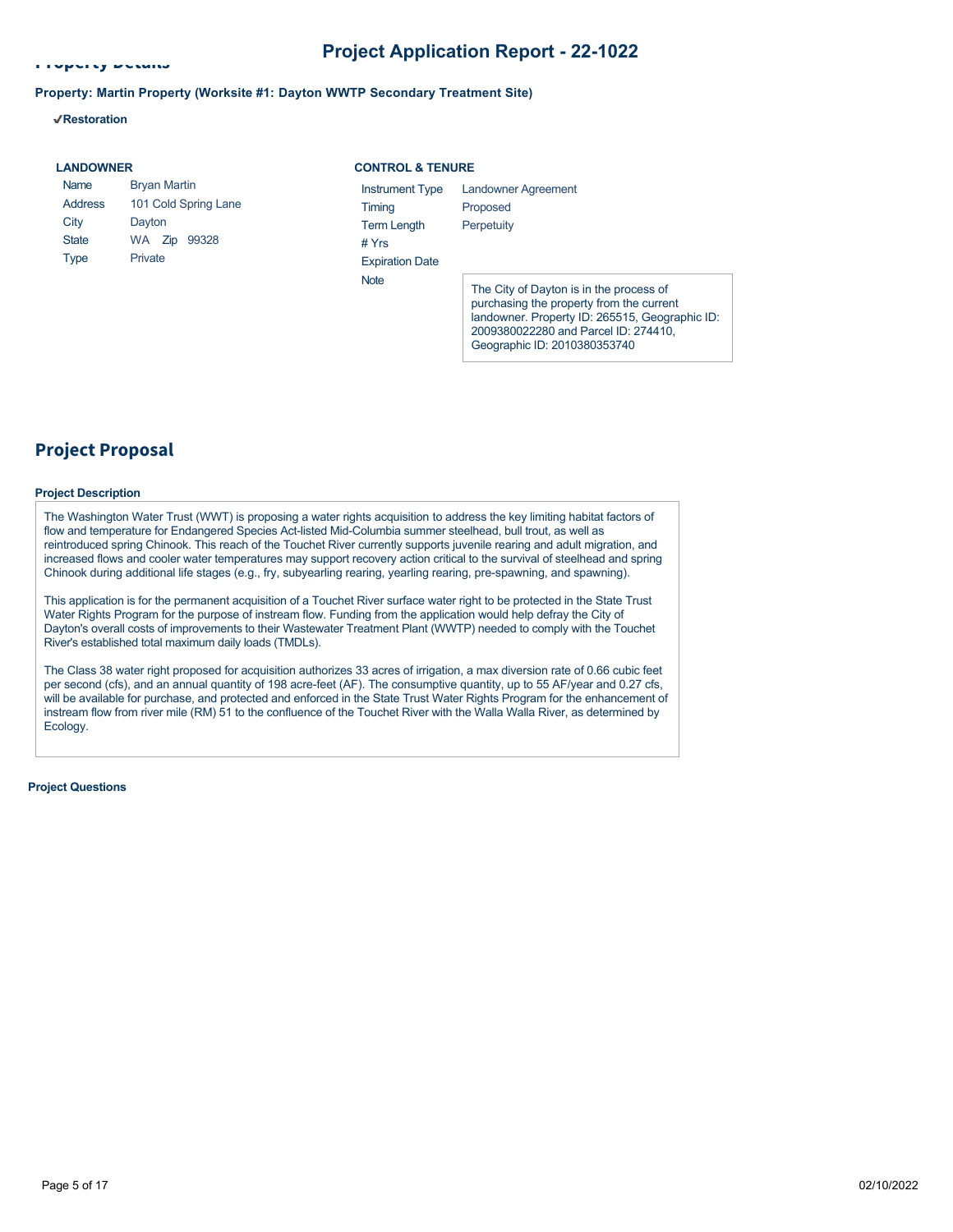#1: Problem statement. What are the problems your project seeks to address? Include the source and scale of each problem. Describe the site, reach, and watershed conditions. Describe how those conditions impact salmon populations. Include current and historic factors important to understand the problems.

> This water right acquisition will address low stream flow and warm water temperatures in the Touchet River from RM 51 to the confluence of the Touchet with the mainstem Walla Walla River, then to the confluence of the Walla Walla River with the Columbia River. According to the National Power Coordinating Council (NPCC) Walla Walla Basin Subbasin Plan (Subbasin Plan), low flows have significant impacts throughout the Walla Walla Basin, being "annually depressed because of natural variability and human water use" (13). In particular, the lower Touchet River has been completely dewatered in the past, with average monthly flows dropping to their lowest from July through September (13).

> This water right acquisition would increase flows for ESA-listed Steelhead and resident Bull Trout, as well as reintroduced Spring Chinook in the Touchet River by a max of 0.48 cfs and an annual quantity of 99.47 AF in the project primary reach and by a max 0.27 cfs and an annual quantity of 54.71 AF consumptive in the project secondary reach, the portion of the diverted water that is lost to evapotranspiration by crops during the irrigation application. These amounts were calculated by current irrigation practices and beneficial use evidence on the place of use in accordance with Ecology regulatory guidance and regulations, however final quantities remain subject to a tentative determination of extend and validity by Ecology. Once acquired, the water right will be permanently transferred to the Washington State Trust Water Rights Program for the purpose of instream flow.

> The primary reach of this project is located in Touchet River Reach 2 that spans from the mouth of Coppei Creek to the North/South Fork confluence. The CTUIR Walla Walla River Ecological Flows - Recommended Stream Flows to Support Fisheries Habitat and Floodplain Function (Ecological Flows Report) report outlines multiple watershed conditions of Reach 2. This section of the "river is confined by levees and dikes," with poor channel conditions and lack of riparian area, and the "hydrologic regime... is altered due to irrigation and floodplain development" (B-25). There are "reduced summer flows" and "pools have low frequency for salmonid requirements" (B-25).

> Reach 2 "is primarily a juvenile rearing reach for steelhead and salmon, although Chinook salmon spawning has recently been reported" (CTUIR, 66). Other critical life stages present in this reach are adult migration and juvenile rearing of spring Chinook, adult migration of bull trout, and juvenile rearing of summer Steelhead (40). Finally, the "Touchet River Reach 2 does not support spawning or egg incubation of any priority species, due to low flows, high temperatures, lack of critical habitat, and high embeddedness" (B-25).

> The secondary reach of this project is located in Touchet River Reach 1, spanning from the mouth to the confluence with Coppei Creek. It is primarily a migration corridor for steelhead February - May and bull trout in June, and steelhead juvenile rearing is the priority life stage in the winter months (CTUIR, 67). No priority life stages were identified by CTUIR in the summer due to low flow and high water temperatures (CTUIR, 67).

> This project will increase summer flows in both reaches when the river is at its lowest and can moderate water temperatures as keeping more of the natural flow instream provides a buffer against increased water temperatures. Reach 2 is on the Clean Water Act 303(d) list for high water temperatures. The NPCC Subbasin Plan states that "flow had high affects to fry colonization and age-0 active rearing with lesser effects on juvenile life history stages" and "warm temperatures, high sediment, and low channel stability had high impacts on egg incubation, with lesser affects to several other life stages" (45). Restoring natural flow through this water right purchase could potentially increase fry colonization and rearing, and lower temperature impacts to egg incubation.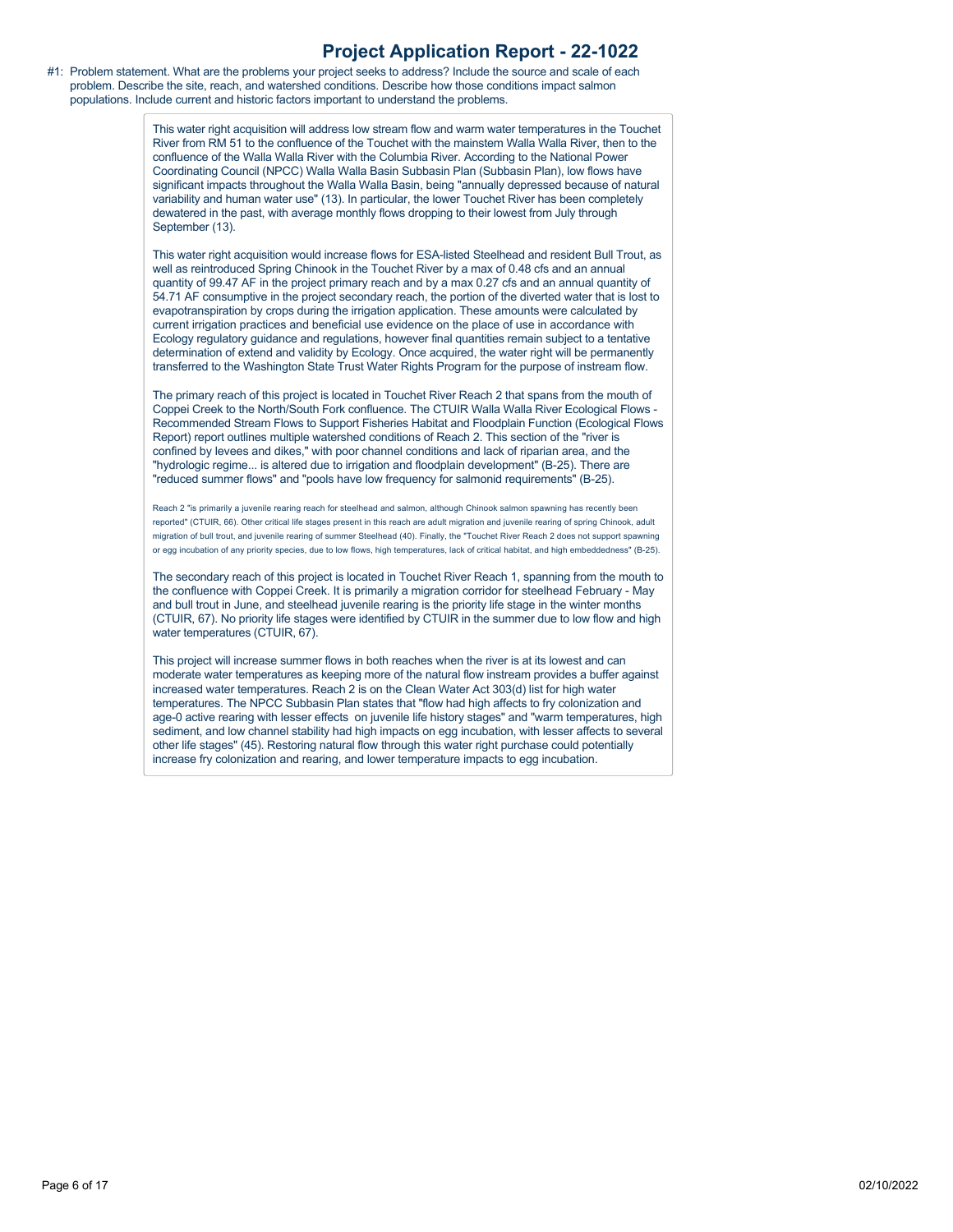#2: Describe the limiting factors, and/or ecological concerns, and limiting life stages (by fish species) that your project expects to address.

> Summer Steelhead- Middle Columbia River DPS - Threatened. The NPCC Subbasin Plan identifies habitat diversity and flow as the primary limiting factors, with temperature as a secondary limiting factor in Reach 2 of the Touchet River (45). The Plan states "habitat diversity had high impacts to spawning, fry colonization, and age-1 active rearing" while "flow had high affects to fry colonization and age-0 active rearing with lesser effects on other juvenile life history stages" (45). Warm temperatures were seen to have high effects on Steelhead egg incubation (45). The CTUIR Ecological Flows Report lists high water temperatures and low flows as primary limiting factors in this reach of the Touchet, with Steelhead adult migration and juvenile rearing as the priority life stages present (66, B-25). This reach does not currently support Steelhead spawning or egg incubation because of the low flows and high temperatures (B-25). Temperatures often exceed the recommended range from June through mid-September (B-25). Spring Chinook. Warm water temperatures and flow are also listed as limiting factors for Chinook in this reach of the Touchet River in the NPCC Subbasin Plan (50). High water temperatures impact egg incubation and juvenile rearing, while flow causes high losses to pre-spawn holding adults and is a moderate concern for juvenile life stages (50). The Ecologic Flows Report lists adult migration and juvenile rearing as the critical life stages for Spring Chinook in this reach of the Touchet River with flows, water temperatures, and channel conditions being limiting factors (B-25). The hydrologic regime of this reach of the Touchet has been "altered due to irrigation and floodplain development," has low summer flows, and temperatures exceed recommended ranges for Spring Chinook in August and September (B-25).

Resident Bull Trout - Threatened.

Water temperature is a primary limiting factor for Bull Trout (CTUIR, B-25). Adult migration is the primary life stage in this reach, occurring from May through June and October through November (B-25).

Touchet River Reach 1 is primarily a migration corridor for summer steelhead, bull trout, and spring Chinook, along with juvenile rearing and juvenile outmigration of steelhead (CTUIR, B-27). Low flows and water temperatures are the primary limiting factors as irrigation diversions reduce instream flow and can dewater sections and temperatures often exceed the recommended range by mid-June (CTUIR, B-27).

Increasing Toucher River flows will improve passage for migrating adults, improve spawning habitat, improve juvenile rearing habitat, and help facilitate the out-migration of smolt. Water right purchases have been identified as a key watershed strategy to increase stream flows and decrease summer temperatures for the Walla Walla Basin in the Subbasin Plan (158, 160).

#3: What are the project goals? The goal of the project should be to solve identified problems by addressing the root causes. Then clearly state the desired future condition. Include which species and life stages will benefit from the outcome, and the time of year the benefits will be realized. **[Example Goals and Objectives](https://rco.wa.gov/wp-content/uploads/2020/02/SRFB-Goals-and-Objectives-Examples.docx)**

> Goal 1. Increase Touchet River instream flows during the irrigation season (May through October) to support adult migration and juvenile rearing of Summer Steelhead and Spring Chinook recovery goals.

Goal 2: Reduce impacts of elevated summer water temperatures on Steelhead, Bull Trout, and reintroduced Spring Chinook rearing and adult migration.

#4: What are the project objectives? Objectives support and refine biological goals, breaking them down into smaller steps. Objectives are specific, quantifiable actions the project will complete to achieve the stated goal. Each objective should be SMART (Specific, Measurable, Achievable, Relevant, and Time-bound). **[Example Goals and Objectives](https://rco.wa.gov/wp-content/uploads/2020/02/SRFB-Goals-and-Objectives-Examples.docx)**

> Objective 1: Acquire Touchet River Adjudicated Certificate 217(E) to permanently place a max of 0.48 cfs and 99.47 acre feet annually in the primary reach and a max of 0.27 cfs and 54.71 acre feet consumptive in the secondary reach into the Trust Water Rights Program by the start of the 2023 irrigation season.

> Objective 2: Submit required documents (change application and supporting documentation, draft front-loaded report of examination including SEPA checklist) for the water right change to the Department of Ecology to finalize the change of beneficial use to instream flow before May 2023.

Objective 3: Annually monitor acquired flow amounts through imagery and gaging stations during the period of use listed on the water right to ensure that the water remains instream for the benefit of flows and fish. This objective is already funded through the NFWF Columbia Basin Water Transactions Program and enforcement of instream flows will occur in coordination with the local Ecology watermaster.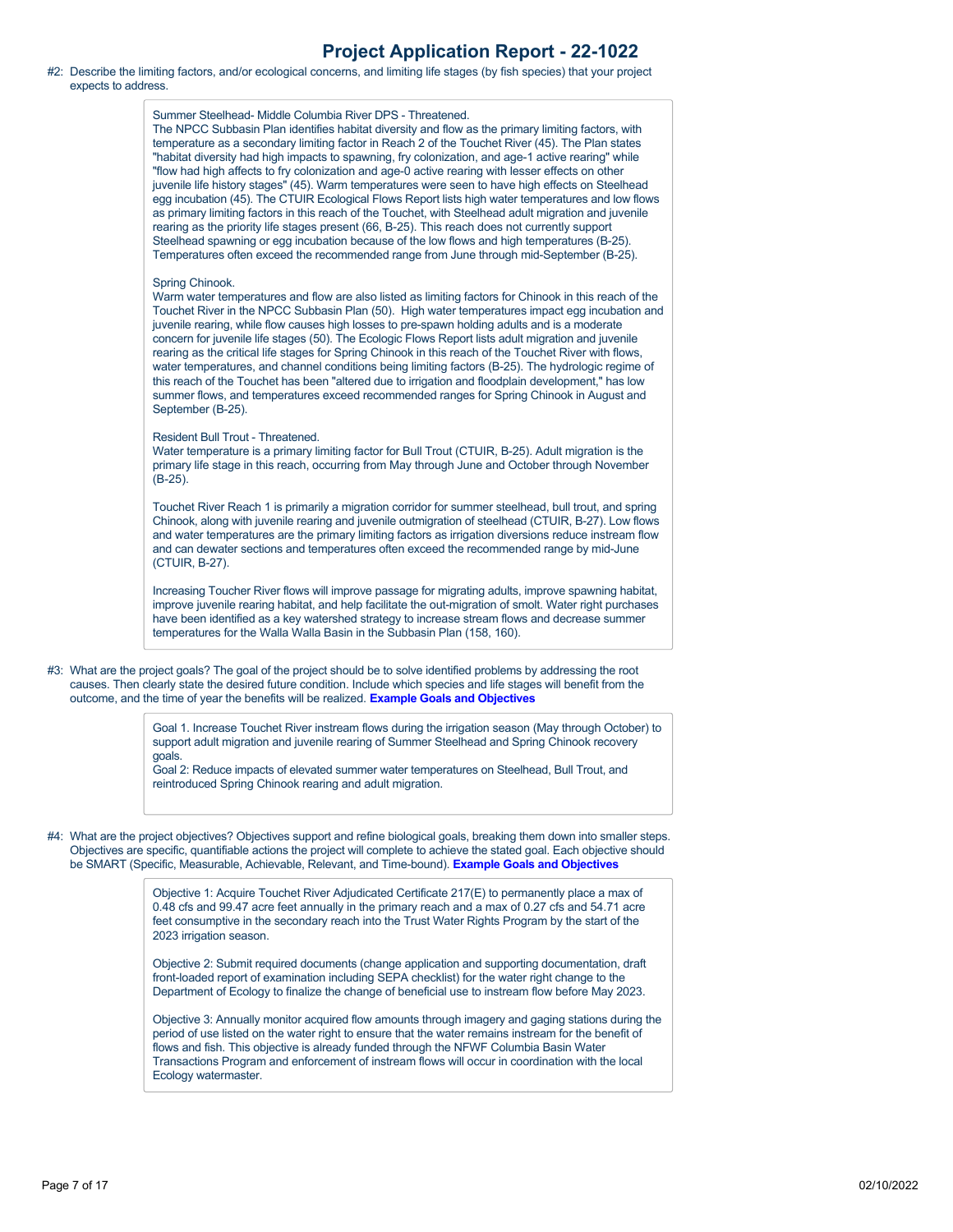#5: Scope of work and deliverables. Provide a detailed description of each project task/element. With each task/element, identify who will be responsible for each, what the deliverables will be, and the schedule for completion.

> Task 1. Water right holder engagement and beneficial use due diligence. Confirm past 5 years of beneficial use of the water right before March 1, 2022. WWT will work with the current water right holder to gather evidence of beneficial use within the past 5 years to determine amounts of water available to be acquired. Evidence includes aerial imagery, metering data, crops grown, irrigation infrastructure, and any other information that can confirm use necessary for the Ecology change process. WWT will use this information to estimate consumptive and non-consumptive water available for the Trust Program based on stationing, crop, irrigation efficiency, and irrigated acres. Ecology will determine the final values and trust water schedule in the primary and secondary reaches in the Report of Examination.

> Task 2. Draft and sign a purchase and sale agreement (PSA) for the acquisition of the water right. This task includes landowner negotiation of purchase price. WWT will draft the PSA, with review from CTUIR, the City of Dayton, and the current landowner within an agreed upon time of the completion of Task 1.

Task 3. Draft change application, supporting documentation, and Trust Water Donation Form and submit to Ecology within an agreed upon time of the PSA execution date. WWT will have a preapplication meeting with Ecology to confirm the beneficial use evidence. WWT will draft the change application and gather supporting documentation to submit to Ecology to permanently transfer the water right into the Trust Water Rights Program. WWT will get water right holder signatures on the change application and trust water donation forms before submitting the packet to Ecology.

Task 4. WWT will submit the cost share project proposal to NFWF CBWTP for the acquisition of the water right on March 30, 2022.

Task 5. WWT will support the Ecology Eastern Office through the issuance of a final Report of Examination (ROE). The final ROE should be issued before May 2023 to ensure that the water is protected instream for the 2023 irrigation season.

Task 6. WWT will submit the final ROE to NFWF CBWTP to begin the transfer of cost share payment to the water right holder.

#6: What are the assumptions and physical constraints that could impact whether you achieve your objectives? Assumptions and constrains are external conditions that are not under the direct control of the project, but directly impact the outcome of the project. These may include ecological and geomorphic factors, land use constraints, public acceptance of the project, delays, or other factors. How will you address these issues if they arise?

> The amount of water acquired under this project will be determined by Ecology through the issuance of a final Report of Examination (ROE). The cfs and acre-feet listed in this application are estimates based on beneficial use evidence gathered by WWT and the water right holder. Estimates are calculated from current irrigation system efficiencies, crop type, project stationing, irrigated acreage, and aerial photographs. However, final quantities remain subject to a tentative determination of extent and validity by Ecology.

> After the water right is transferred into the Trust Water Rights Program, WWT will monitor instream gages to ensure that the water stays instream throughout the irrigation season. If Touchet River flows at the downstream gage drop below cumulative trust water amounts, WWT will inform Ecology and request enforcement of junior users in favor of the trust water. WWT does not have any enforcement abilities ourselves.

In any water right acquisition, the seniority of the water right and real water availability must be considered to assess the extent of instream flow benefits. Flows at the Ecology gage above Dayton remain above 35 cfs during the late season, showing that there is water available to protect. In the past 10 years, the subject water right (Class 38) has been curtailed about 2 out of every 7 years.

There is a high degree of certainty of the ability to protect these water rights instream. The Trust Water Rights Program protects water rights instream against other users, with the Trust Water right retaining the priority date of the underlying out-of-stream water use. Ecology has the authority to regulate junior users in favor of these instream rights, per RCW section 90.38. The critical uncertainty is climate change. While the 2015 drought was not directly tied to climate change, but rather a pressure anomaly, it nevertheless offers a glimpse into what future challenges in the Touchet may look like if the climate model predictions come true.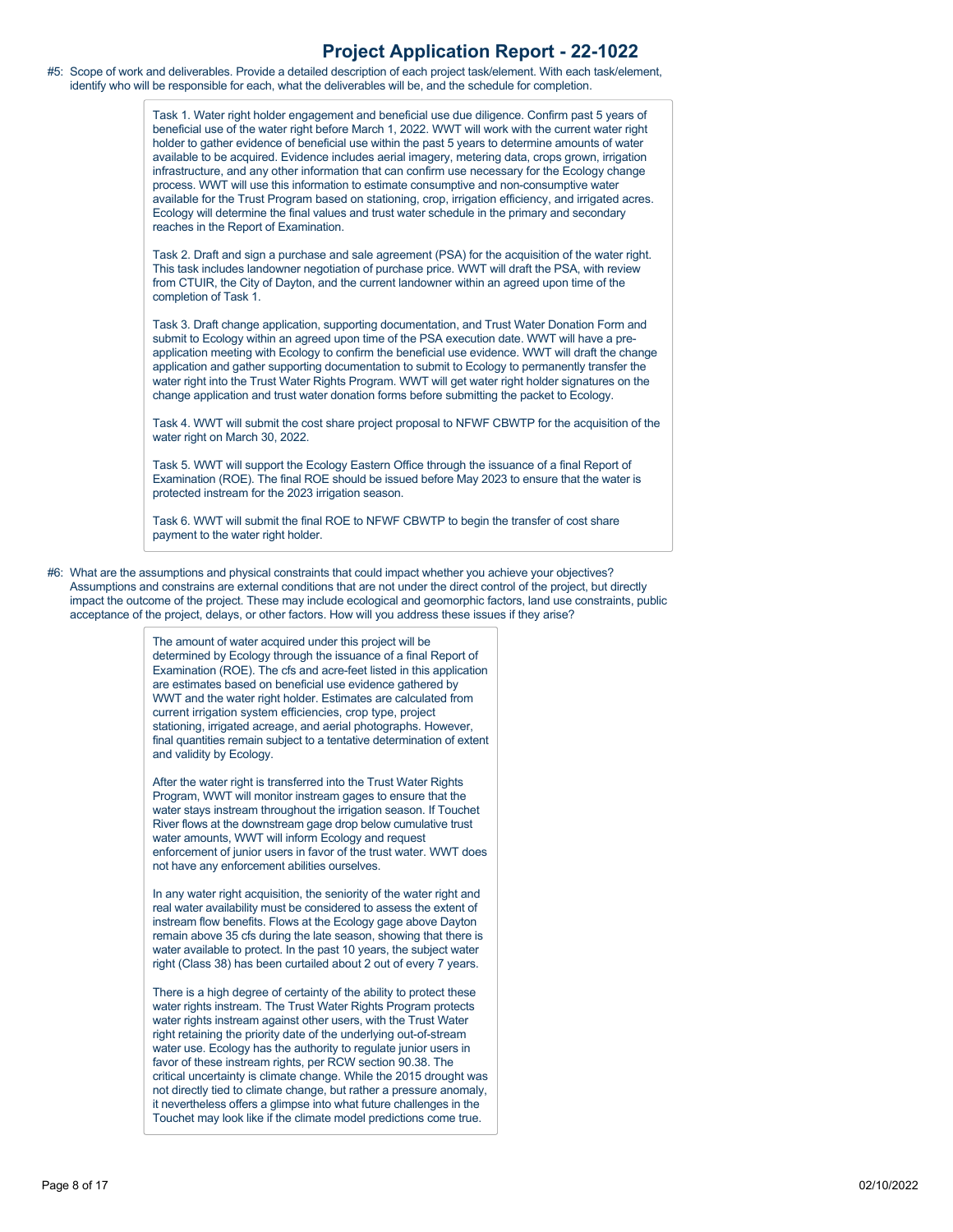#### #7: How have lessons learned from completed projects or monitoring studies informed this project?

WWT has been transacting water on the Touchet River since 2003. As a WWT and CTUIR top priority stream for restoration in the Walla Walla Basin, WWT has conducted numerous water right analyses over the years to prioritize project opportunities with the greatest salmon recovery impact, cost effectiveness, and likelihood of successful implementation. These analyses confirm that this project would add instream flow in a priority reach of the Touchet River, in the last 10 years has been curtailed about 2 out of every 7 years (according to the Basin watermaster), and is an important piece of a larger water quality project that has been prioritized by CTUIR.

WWT has completed 7 water transactions along the Touchet River made up of a combination of donations, leases, and permanent acquisitions. As this is a permanent water right acquisition, flows will be protected and enforceable by Ecology, unlike other donations into the Trust Water Rights Program. In order to help expedite processing of the water right change, assist Ecology with gathering beneficial use evidence, and better estimate payment amounts for the water right holder, WWT has begun writing frontloaded draft Reports of Examinations in addition to water right change applications and supporting documents. In 2021, WWT successfully completed its first front-loaded ROE on the Touchet River demonstrating our organization's technical skills and ability to efficiently and effectively work with Ecology to put water instream.

#8: Describe the alternatives considered and why the preferred was chosen.

The first alternative considered was a long term lease (20 years) of the water right. While this option would protect the water for the lease term in the Trust Water Rights Program, the water would not be permanently protected and future funds would be required to renew the lease. Also, this project is part of a larger project to convert the land on which the water right is appurtenant to into constructed wetlands for the secondary treatment of wastewater from the City of Dayton Wastewater Treatment Plant. The water right would not be able to be applied to the converted land after the lease term due to it's listed purpose of use of irrigation.

The second alternative considered was a permanent donation of the water right to the Trust Water Rights Program. Although this option does change the purpose of use of the water right from irrigation to instream flow just like a permanent acquisition, donated water is not protected against other users. Through a permanent acquisition and transfer of a water right into the Trust Water Rights Program, Ecology has the authority to turn off junior users in favor of these instream rights, per RCW 90.38.

#9: How were stakeholders consulted in the development of this project? Identify the stakeholders, their concerns or feedback, and how those concerns were addressed.

> Since May 2019, WWT has been facilitating a collaborative effort with CTUIR, the City of Dayton, Washington Department of Ecology, and Anderson Perry to develop a water quality solution for the City's Wastewater Treatment Plant. This water right acquisition is a piece of that larger project and will help the small community of Dayton defray its overall costs of upgrading the wastewater treatment system to comply with TMDLs. The landowner (also the water right holder) and the City have entered into a purchase agreement of the land for an initial site assessment and future permanent acquisition for constructed wetlands within the larger project. Future consultation with the landowner on past use of the water right, irrigation practices, and market-based water valuation will help confirm the amount of water available for acquisition and amount of funds available for the landowner.

During the future Report of Examination phase of this project, the water right acquisition will go to through a public notice period when members of the community can submit their feedback on the change to Ecology. Ecology will determine how those concerns (if any) are addressed.

#10: Does your project address or accommodate the anticipated effects of climate change?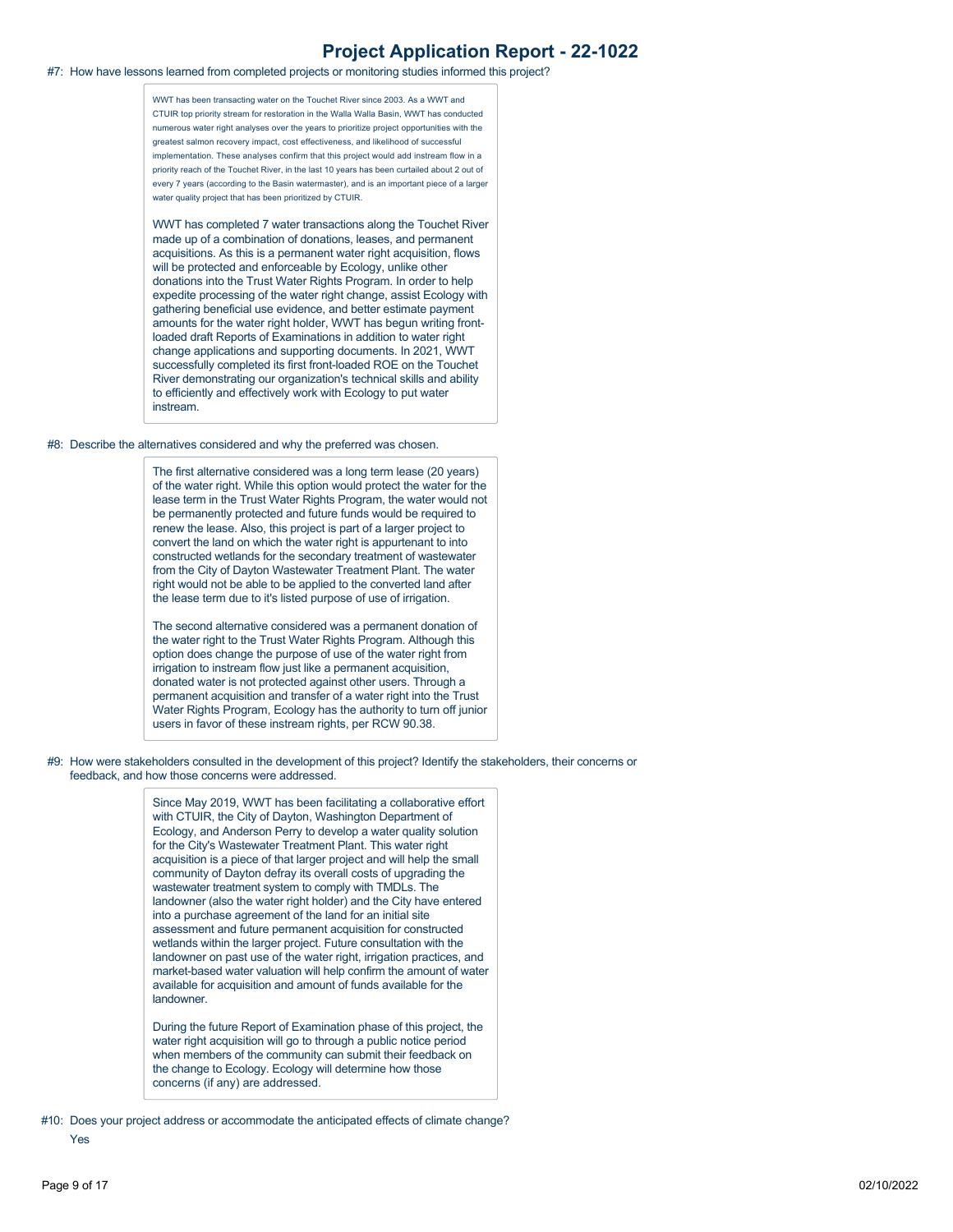#### #10a:How will your project be climate resilient given future conditions?

WWT is increasingly targeting development of projects that add resilience to streams in the face of climate change, including emerging tools such as floodplain optimization and upland forest management. The Independent Scientific Advisory Board 2007 report for the Northwest Power and Conservation Council shows that changes in climate may adversely affect steelhead in freshwater habitats across the DPS by exacerbating existing problems with water quantity (low summer stream flows) and water quality (higher summer water temperatures) (ISAB, 15-17). The acquisition of this water right will reduce the out-of-stream water uses and keep more of the natural flow instream providing a buffer against increased water temperature and decreased water quantity that is expected due to ongoing climate change.

#10b:How will your project increase habitat and species adaptability?

This project permanently protects a portion of instream flow from the point of diversion on the Touchet River, all the way to the confluence of the Walla Walla River with the Columbia. Adding flow to the Touchet River will increase the weighted usable area for priority life stages on this system for Steelhead, Bull Trout, and Spring Chinook, according to PHABSIM studies and flow monitoring completed by CTUIR and Stillwater on this system (CTUIR, D-20, D-21).

#11: Describe the sponsor's experience managing this type of project. Describe other projects where the sponsor has successfully used a similar approach.

> Washington Water Trust has been developing flow restoration projects in the Walla Walla Basin for nearly 20 years. As a result of six leases and three acquisitions, there is currently 2,085 af diverted water protected in the three priority rivers, including 12.75 cfs in the spring and summer, and 7.614 cfs in the fall and winter. WWT's first transaction on the Touchet River was in 2003 and now has 6 active projects (leases and acquisitions) that have been successfully negotiated with landowners, shepherded through Ecology and the Trust Water Rights Program, funded through federal and state grants, annually monitored. Ensuring that minimum flows are met in the Touchet via voluntary transfers such as these are critical to protecting long-term habitat and fish performance in the Touchet River. Our expertise in water transaction development, senior water right identification in priority stream reaches, and landowner relationships allow WWT to prioritize projects with the greatest impact.

#12: Will veterans (including the veterans conservation corps) be involved in the project? If yes, please describe.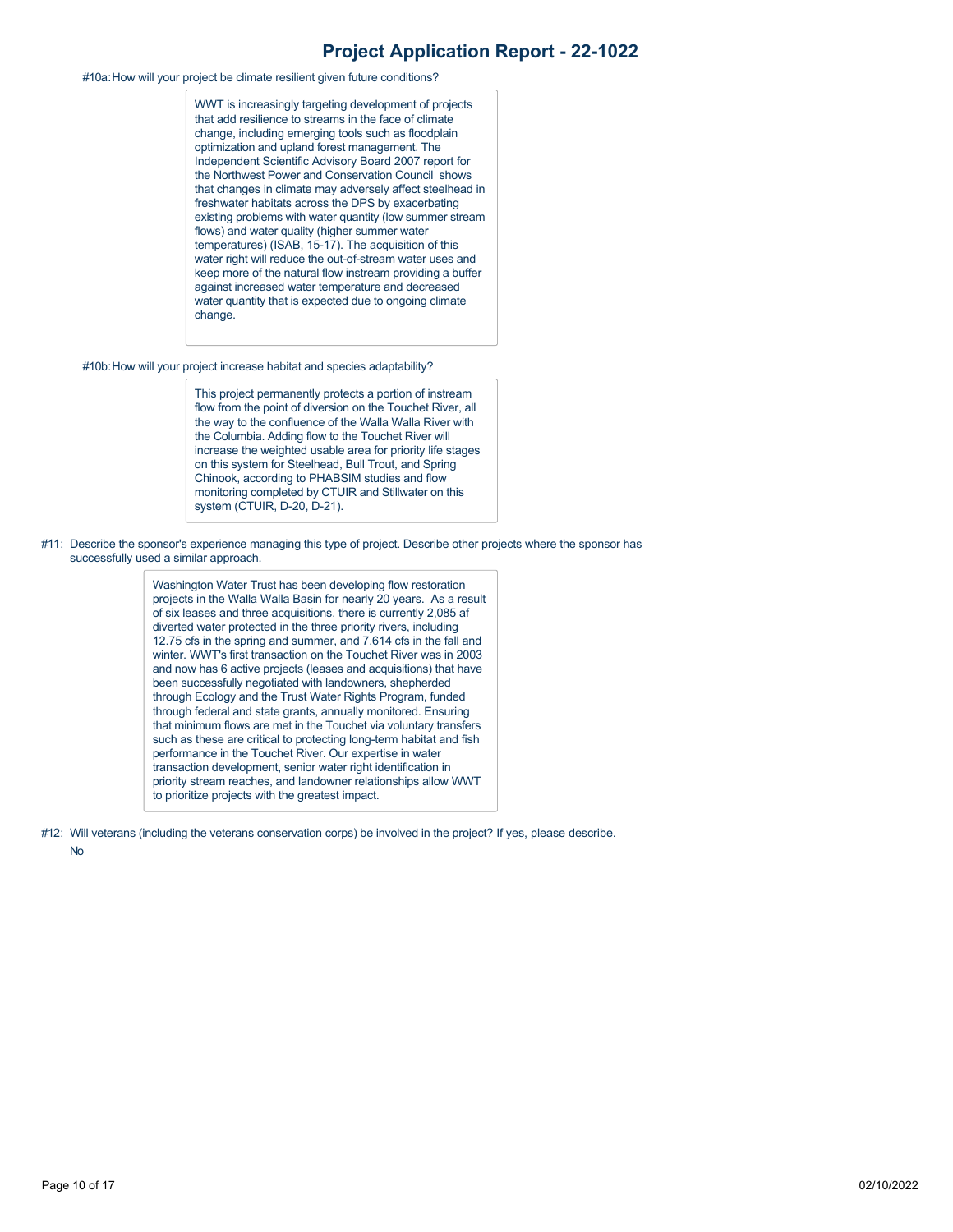#### **Restoration Supplemental**

- #1: What level of design (per Appendix D) have you completed? Please attach. None
	- #1a: What level of design will be produced prior to construction?
- #2: Will (or did) a licensed professional engineer design the project? No
	- #2a: Describe the qualifications of the design team.

A design team is not necessary for this project.

- #3: Does the project include measures to stabilize an eroding stream bank? No
- #4: Is the primary activity of the project invasive species removal? No
- #5: Is the primary activity of the project riparian planting? No
- #6: Describe the steps you will take to minimize the introduction of invasive species during construction and restoration. Consider how you will use un-infested materials and clean equipment entering and leaving the project area.

No construction will take place during this project.

#7: Describe the long-term stewardship and maintenance obligations for the project.

There are no long-term maintenance obligations for this project.

#### **Restoration Metrics**

| Worksite: Dayton WWTP Secondary Treatment Site (#1)           |                                                                                                                                                                                 |
|---------------------------------------------------------------|---------------------------------------------------------------------------------------------------------------------------------------------------------------------------------|
| Miles of Stream and/or Shoreline Treated or Protected (C.0.b) | 0.01<br><b>Note:</b> Water rights acquisition                                                                                                                                   |
| Project Identified In a Plan or Watershed Assessment (C.O.c)  |                                                                                                                                                                                 |
| Priority in Recovery Plan                                     |                                                                                                                                                                                 |
| Type Of Monitoring (C.0.d.1)                                  | <b>Note: Instream Flow Monitoring</b>                                                                                                                                           |
| Monitoring Location (C.0.d.2)                                 | Downstream<br>Onsite                                                                                                                                                            |
| <b>INSTREAM FLOW PROJECT</b>                                  |                                                                                                                                                                                 |
| Miles Of Stream 'Protected' For Adequate Flow (C.3.b)         | 51.00                                                                                                                                                                           |
| Change In Water Flow (C.3.c)                                  | 0.48<br><b>Note:</b> up to 0.48 cfs non-consumptive,<br>0.27 cfs consumptive                                                                                                    |
| Water leased or purchased (C.3.f.1)                           |                                                                                                                                                                                 |
| Total cost for Water leased or purchased                      | \$123,088<br><b>Note:</b> This is the total cost of the project<br>including price of the water right and<br>administrative costs associated with the<br>purchase of the right. |
| Start Date Of No Withdrawal (C.3.f.4)                         | 05/01/2023                                                                                                                                                                      |
| most received and sample document for a direct                |                                                                                                                                                                                 |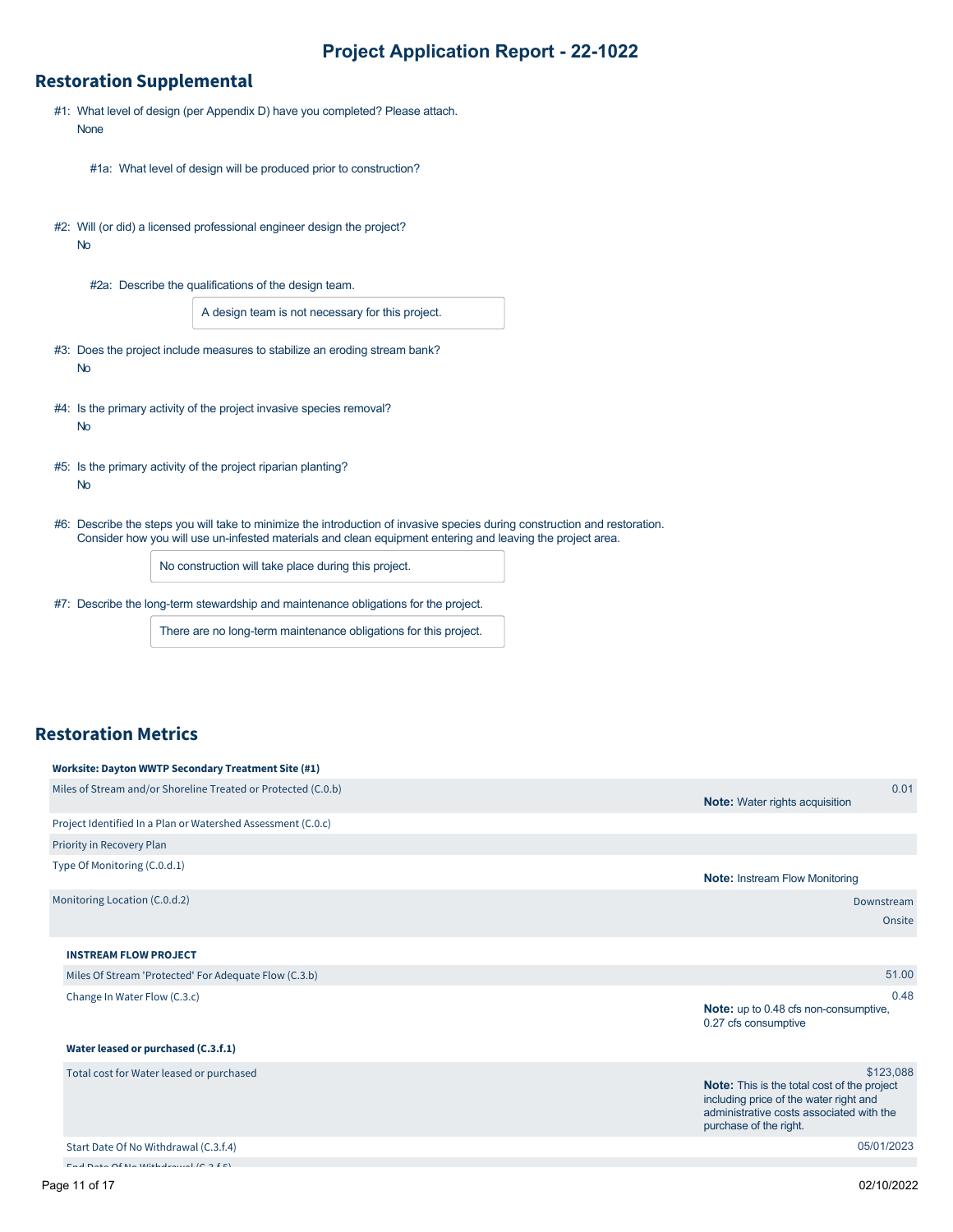End Date Of No Withdrawal (C.3.f.5)

Acre Feet Of Water Purchased/Leased (C.3.f.2)

**Note: Perpetuity** 

**Note:** Up to 99.47 acre-feet per year non consumptive and 54.71 acre-feet per year consumptive.

#### **WATER QUALITY PROJECT**

Total acres Of Area Treated for water quality (C.7.b.1) Total acre feet of Water Treated for water quality (C.7.b.2) Water Quality Limitation Treated (C.7.c)

**AGENCY INDIRECT COSTS**

#### **Agency Indirect**

Total cost for Agency Indirect

Lowering the temperature of the aquatic habitat to a level that benefits salmonids

99

\$10,275 **Note:** WWT is currently in negotiations to increase our Federal NICRA, so this amount may change.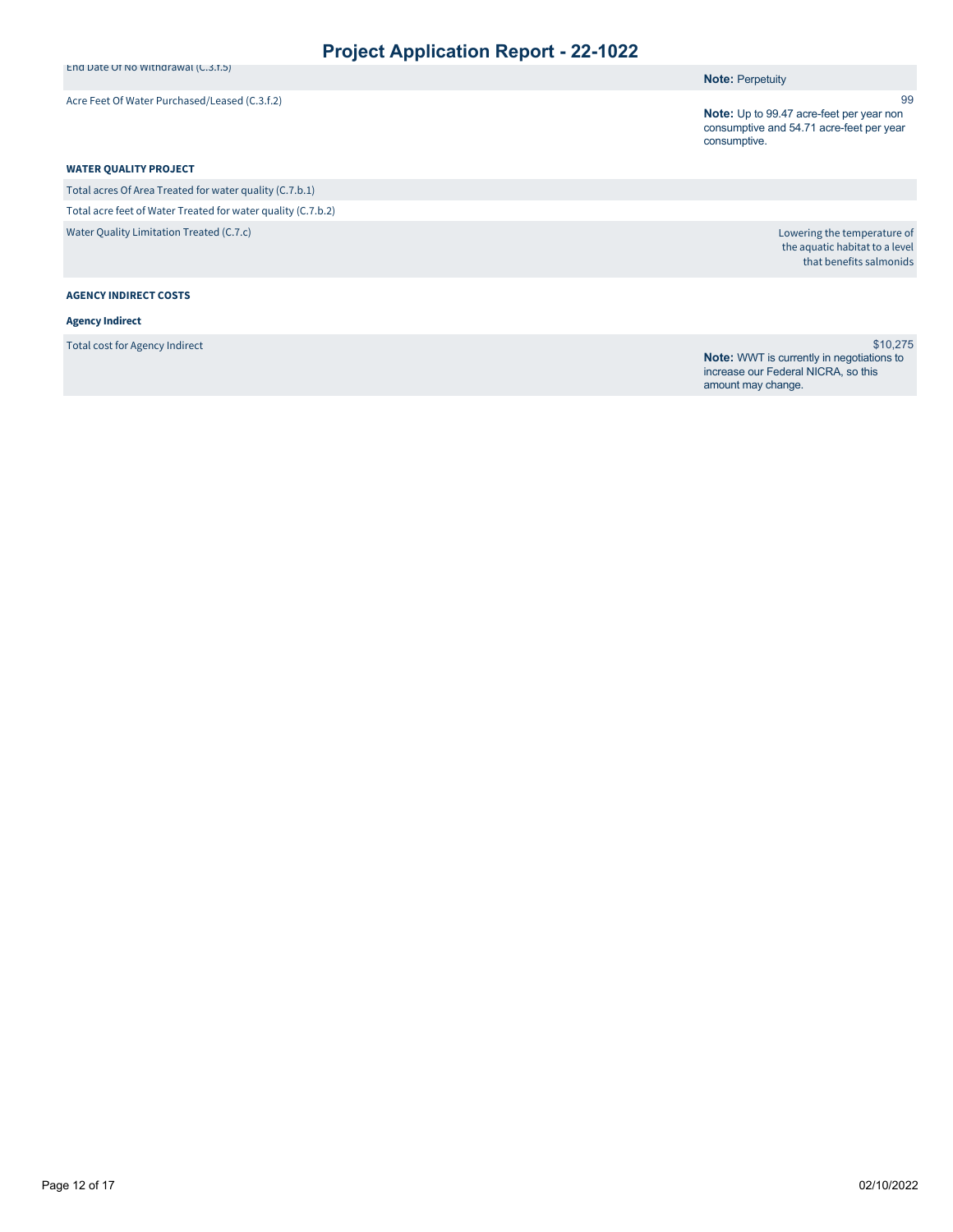## **Overall Project Metrics**

#### **COMPLETION DATE**

Projected date of completion 05/01/2023

**Note:** Date when the water will be legally instream. Date dependent on Agency Approval and issuance of a final Report of Examination.

## <span id="page-12-0"></span>**Restoration Cost Estimates**

#### **Worksite #1: Dayton WWTP Secondary Treatment Site**

| Category                     | <b>Work Type</b>                                                    | <b>Estimated Cost</b>  | Note                                                                                                                                               |
|------------------------------|---------------------------------------------------------------------|------------------------|----------------------------------------------------------------------------------------------------------------------------------------------------|
| <b>Agency Indirect Costs</b> | <b>Agency Indirect</b>                                              | \$10,275               | WWT is currently in negotiations to increase our Federal<br>NICRA, so this amount may change.                                                      |
| <b>Instream Flow Project</b> | Water leased or purchased<br>(C.3.f.1)                              | \$123,088              | This is the total cost of the project including price of the water<br>right and administrative costs associated with the purchase of<br>the right. |
|                              | Subtotal:                                                           | \$133,363              |                                                                                                                                                    |
|                              | <b>Total Estimate For Worksite:</b>                                 | \$133.363              |                                                                                                                                                    |
| <b>Summary</b>               |                                                                     |                        |                                                                                                                                                    |
|                              | Total Estimated Costs:<br><b>Total Estimated Restoration Costs:</b> | \$133,363<br>\$133,363 |                                                                                                                                                    |

#### **Cost Summary**

|                            | <b>Estimated Cost</b> | <b>Project</b> % | Admin/AA&E % |
|----------------------------|-----------------------|------------------|--------------|
| <b>Restoration Costs</b>   |                       |                  |              |
| Restoration                | \$133,363             |                  |              |
| <b>SUBTOTAL</b>            | \$133,363             | 100.00 %         |              |
| <b>Total Cost Estimate</b> | \$133,363             | $100.00\%$       |              |

## **Funding Request and Match**

| <b>FUNDING PROGRAM</b>        |                        |                                          |           |          |                                                     |
|-------------------------------|------------------------|------------------------------------------|-----------|----------|-----------------------------------------------------|
| <b>Salmon State Projects</b>  | \$66,433               | 49.81 %                                  |           |          |                                                     |
| <b>SPONSOR MATCH</b>          |                        |                                          |           |          |                                                     |
| <b>Other Monetary Funding</b> | <b>Grant - Federal</b> |                                          |           |          |                                                     |
| Amount                        |                        |                                          |           |          | \$66,930.00                                         |
| <b>Funding Organization</b>   |                        |                                          |           |          | National Fish and Wildlife Foundation               |
| <b>Grant Program</b>          |                        |                                          |           |          | <b>Columbia Basin Water Transactions</b><br>Program |
|                               |                        | Match Total:                             | \$66,930  | 50.19 %  |                                                     |
|                               |                        | Total Funding Request (Funding + Match): | \$133,363 | 100.00 % |                                                     |

## **Questions**

#1: Explain how you determined the cost estimates

Valuation of the right in regards to its priority date and comparable surface water sales and leases, in consultation with the Walla Walla basin reviews completed in 2013 and 2019. Total cost is subject to vary based on Ecology's tentative determination of the extent and validity of the water right as documented through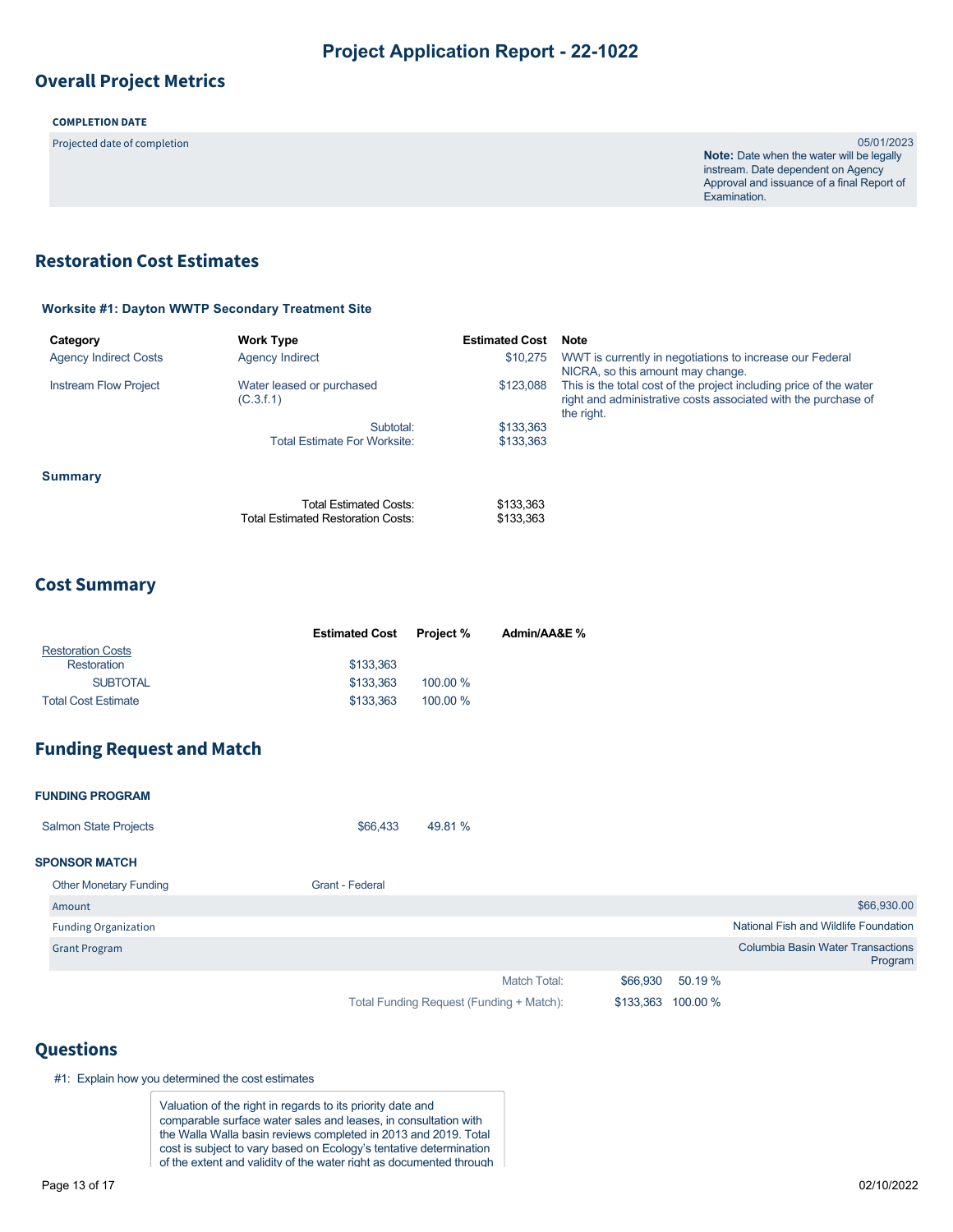a Report of Examination (ROE).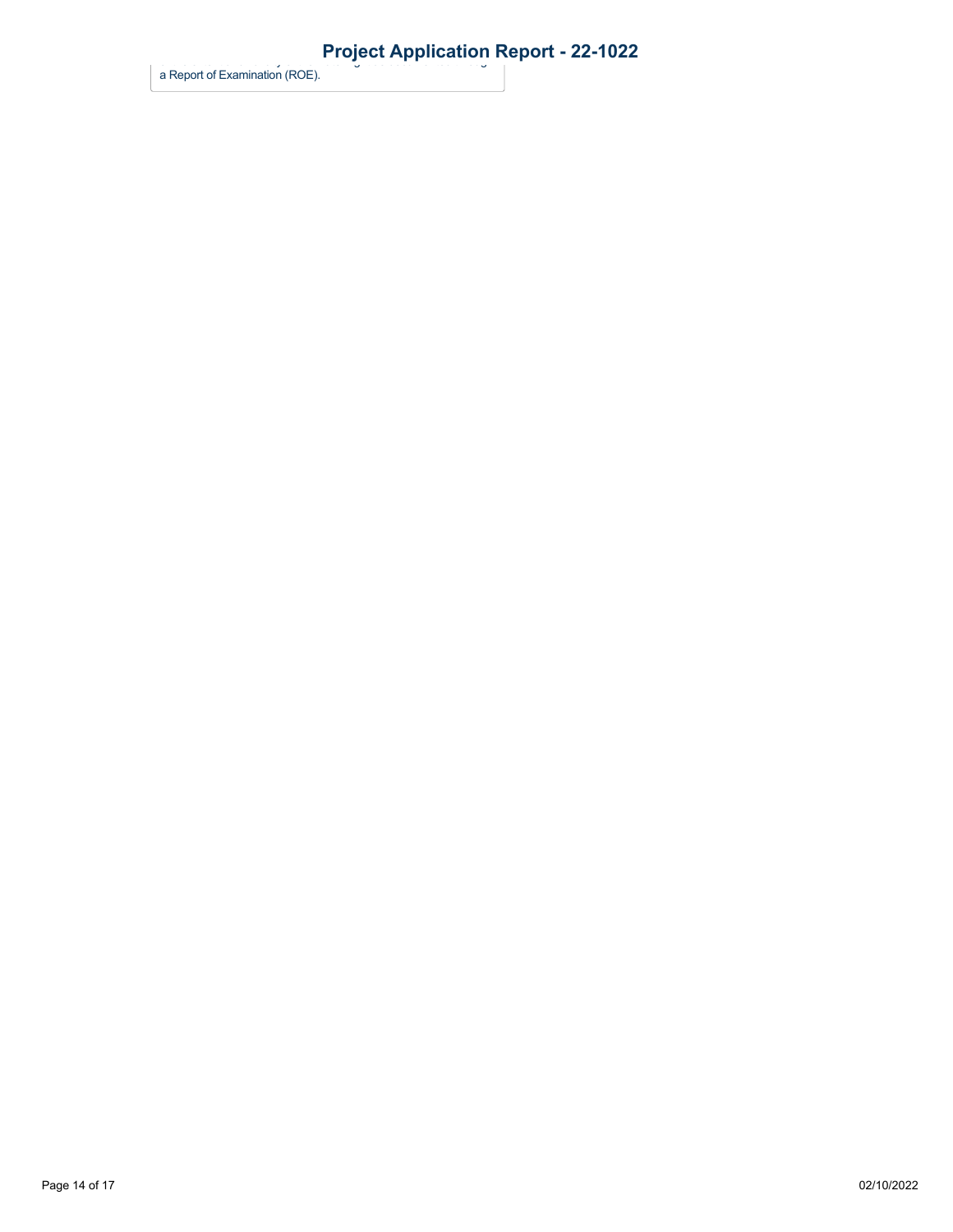### **Cultural Resources**

#### **Worksite #1: Dayton WWTP Secondary Treatment Site**

#1: Provide a description of the project actions at this worksite (acquisition, development and/or restoration activities that will occur as a part of this project)

> This is an acquisition of a water right. No restoration or development activities will occur as a part of this project.

#2: Describe all ground disturbing activities (length, width and depth of disturbance and equipment utilized) that will take place in the Area of Potential Effect (APE). Include the location of any construction staging or access roads associated with your project that will involve ground disturbance.

> No ground disturbing activities will take place in the Area of Potential Effect under this project.

#3: Describe any planned ground disturbing pre-construction/restoration work. This includes geo-technical investigation, fencing, demolition, decommissioning roads, etc.

> No planned ground disturbing pre-construction or restoration work will take place in the Area of Potential Effect under this project.

- #4: Describe the existing project area conditions. The description should include existing conditions, current and historic land uses and previous excavation/fill (if depths and extent is known, please describe).
- #5: Will a federal permit be required to complete the scope of work on the project areas located within this worksite? No
- #6: Are you utilizing Federal Funding to complete the scope of work? This includes funds that are being shown as match or not.

Yes

#6a: Please list the federal agency and funding sources.

| National Fish and Wildlife Foundation - Columbia Basin |  |
|--------------------------------------------------------|--|
| <b>Water Transactions Program</b>                      |  |

#6b: Does the federal funding you are utilizing as match require you to receive state funding?

| ×<br>ł |  |
|--------|--|
|--------|--|

- #7: Do you have knowledge of any previous cultural resource review within the project boundaries during the past 10 years? Unknown
- #8: Is the worksite located within an existing park, wildlife refuge, natural area preserve, or other recreation or habitat site? No
- #9: Are there any structures over 45 years of age within this worksite? This includes structures such as buildings, tidegates, dikes, residential structures, bridges, rail grades, park infrastructure, etc. Unknown

#### **Project Permits**

| <b>Permits and Reviews</b> | <b>Issuing Organization</b> | <b>Applied Date</b> Date | <b>Received</b> | <b>Expiration</b><br><b>Date</b> | Permit# |
|----------------------------|-----------------------------|--------------------------|-----------------|----------------------------------|---------|
| None - No permits Required |                             |                          |                 |                                  |         |

## **Permit Questions**

Page 15 of 17 02/10/2022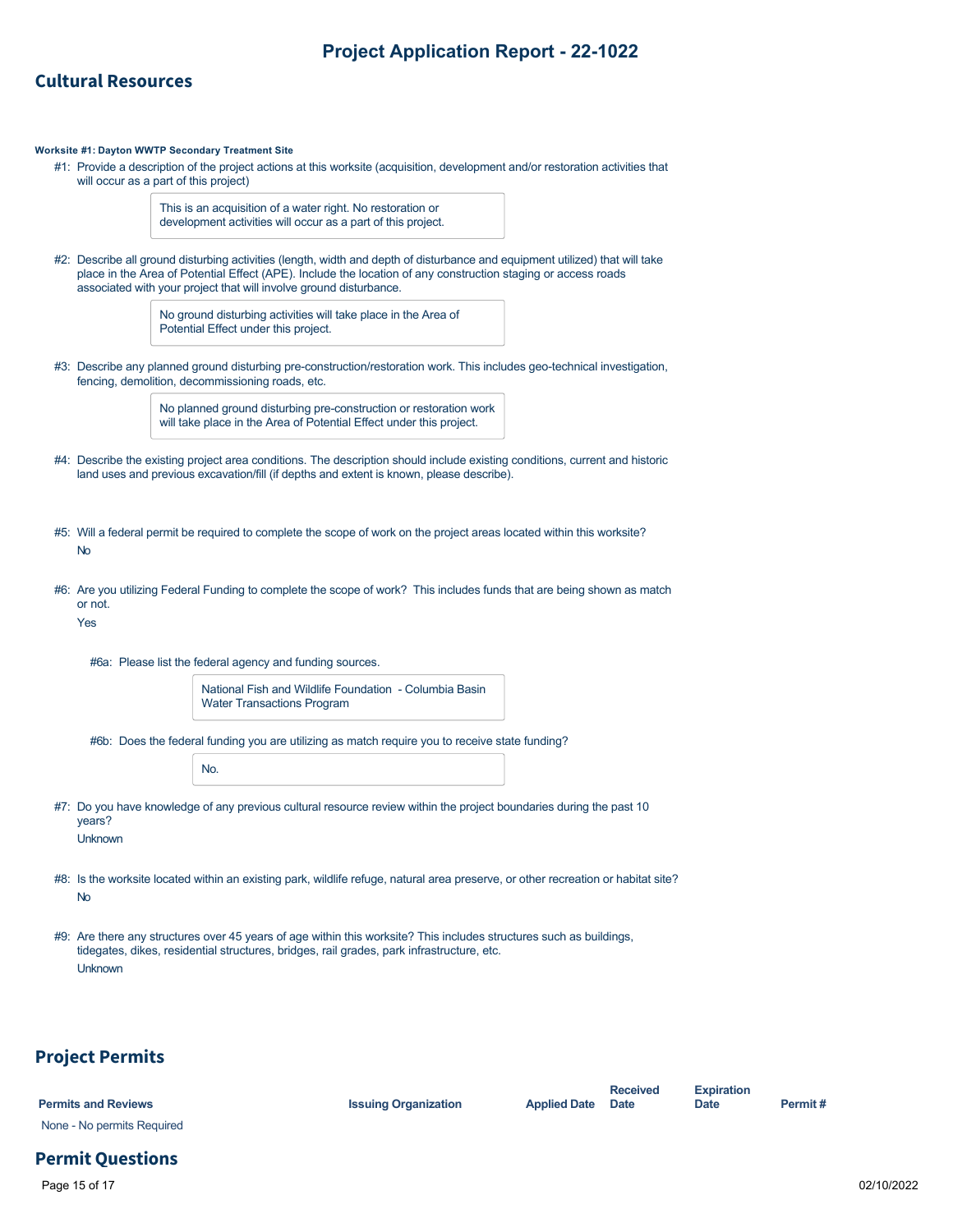No

**Permit Questions**

<sup>#1:</sup> Are you planning on using the federal permit streamlining process? **[Limit 8](https://rco.wa.gov/wp-content/uploads/2019/10/SAL-PermitStreamFactSheet.pdf)**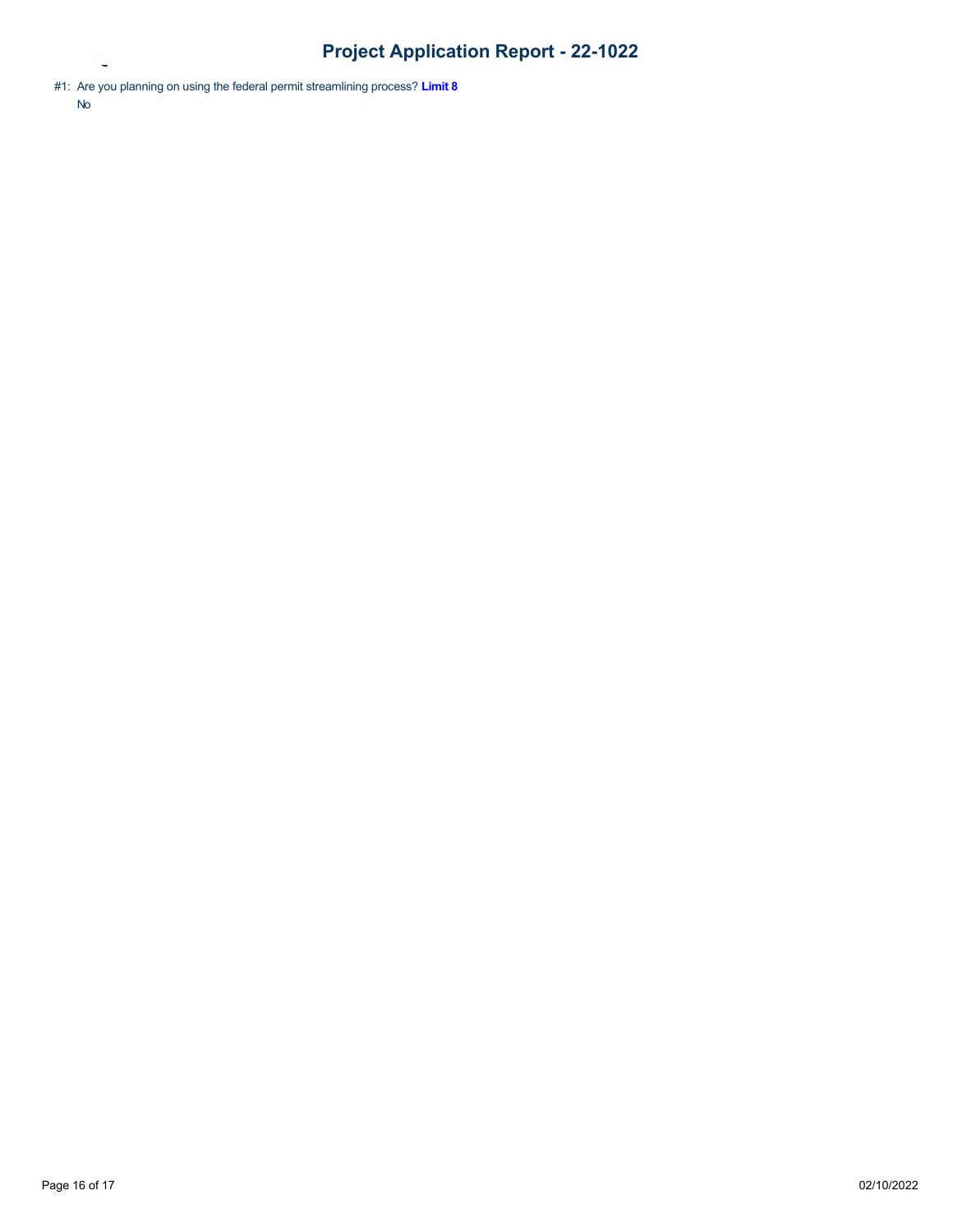## **Attachments**

| <b>Required Attachments</b>                | 3 out of 6 done |
|--------------------------------------------|-----------------|
| <b>Applicant Resolution/Authorizations</b> |                 |
| <b>Cost Estimate</b>                       | √               |
| Landowner acknowledgement form             |                 |
| <b>Map: Restoration Worksite</b>           | J               |
| Photo                                      | J               |
| <b>RCO Fiscal Data Collection Sheet</b>    |                 |

#### **PHOTOS (JPG, GIF)**



#### **PROJECT DOCUMENTS AND PHOTOS**

Project Documents and Photos

| File<br><b>Type</b> | <b>Attach</b><br><b>Date</b> | <b>Attachment Type</b>                  | <b>Title</b>                 | <b>Person</b> | <b>File Name, Number</b><br><b>Associations</b> | <b>Shared</b> |
|---------------------|------------------------------|-----------------------------------------|------------------------------|---------------|-------------------------------------------------|---------------|
| x ∏                 | 02/04/2022                   | <b>Cost Estimate</b>                    | SAL-CostEstimate.xlsx        | SarahD        | SAL-CostEstimate.xlsx, 499491                   | $\checkmark$  |
| $\Delta^0$          | 01/31/2022                   | Photo                                   | Aerial Imagery NAIP 2019.jpg | SarahD        | Aerial Imagery NAIP 2019.jpg, 499004            | $\checkmark$  |
| $\sim$              | 01/31/2022                   | Photo                                   | Aerial Imagery NAIP 2017.jpg | SarahD        | Aerial Imagery NAIP 2017.jpg, 499003            | ✓             |
| $\frac{1}{2}$       | 01/31/2022                   | Map: Multi-site and geographic envelope | Vicinity Map.jpg             | SarahD        | Vicinity Map.jpg, 498991                        | √             |
| $\triangle^{\circ}$ | 01/31/2022                   | <b>Map: Restoration Worksite</b>        | Worksite Map.jpg             | SarahD        | Worksite Map.jpg, 498990                        | ✓             |

## **Application Status**

Application Due Date: 06/27/2022

| <b>Status Name</b> | <b>Status Date</b> | <b>Submitted By</b> | <b>Submission Notes</b> |  |  |
|--------------------|--------------------|---------------------|-------------------------|--|--|
| Preapplication     | 01/03/2022         |                     |                         |  |  |

I certify that to the best of my knowledge, the information in this application is true and correct. Further, all application requirements due on the application due date have been fully completed to the best of my ability. I understand that if this application is found to be incomplete, it will be rejected by RCO. I understand that I may be required to submit additional documents before evaluation or approval of this project and I agree to provide them.

Date of last change: 02/09/2022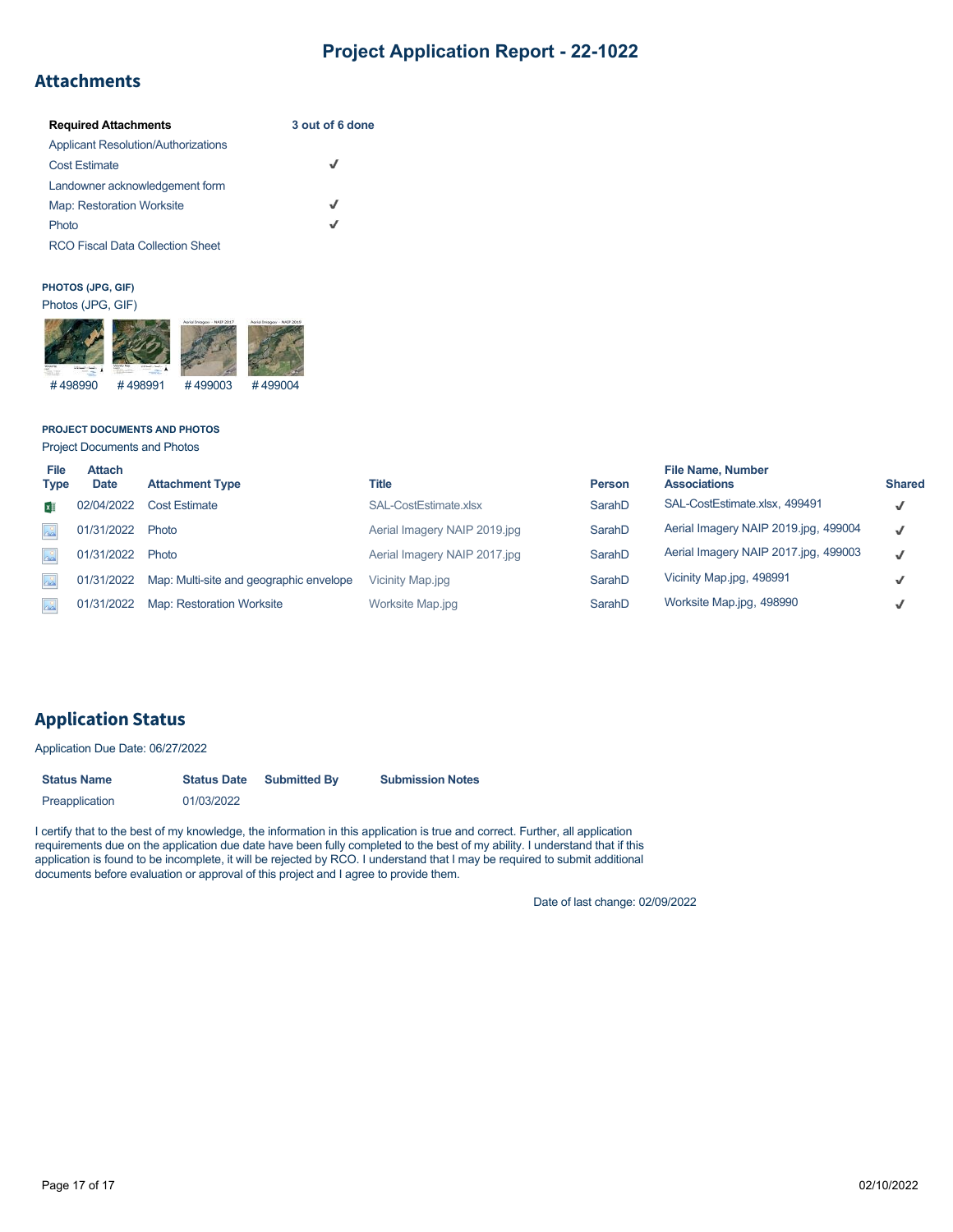# Aerial Imagery - NAIP 2019



Washington Water Trust; Dayton WWTP Wetland Water Rights Acquisition (#22-1022) Attachment #499004, Aerial Imagery NAIP 2019.jpg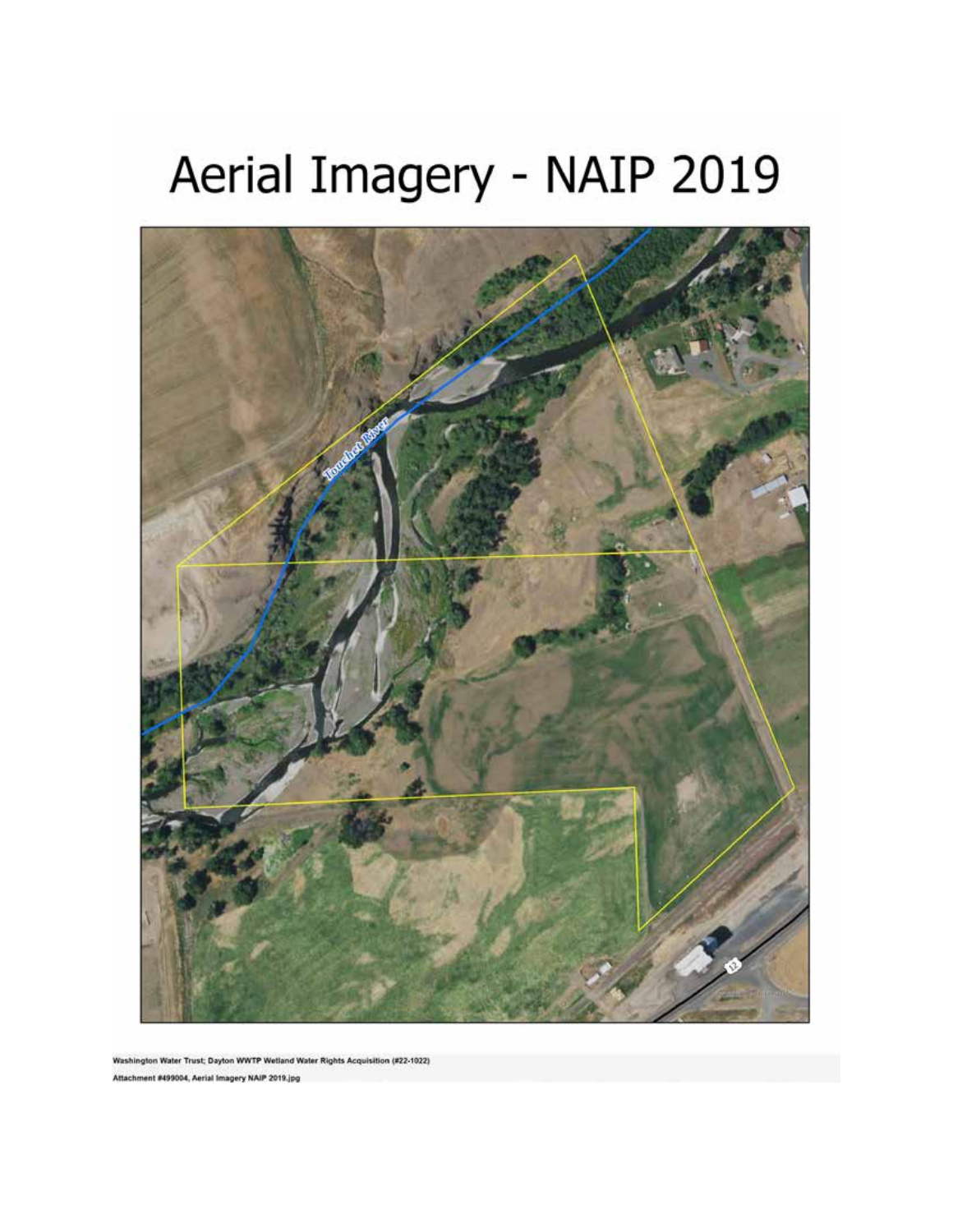

Washington Water Trust; Dayton WWTP Wetland Water Rights Acquisition (#22-1022) Attachment #498991, Vicinity Map.jpg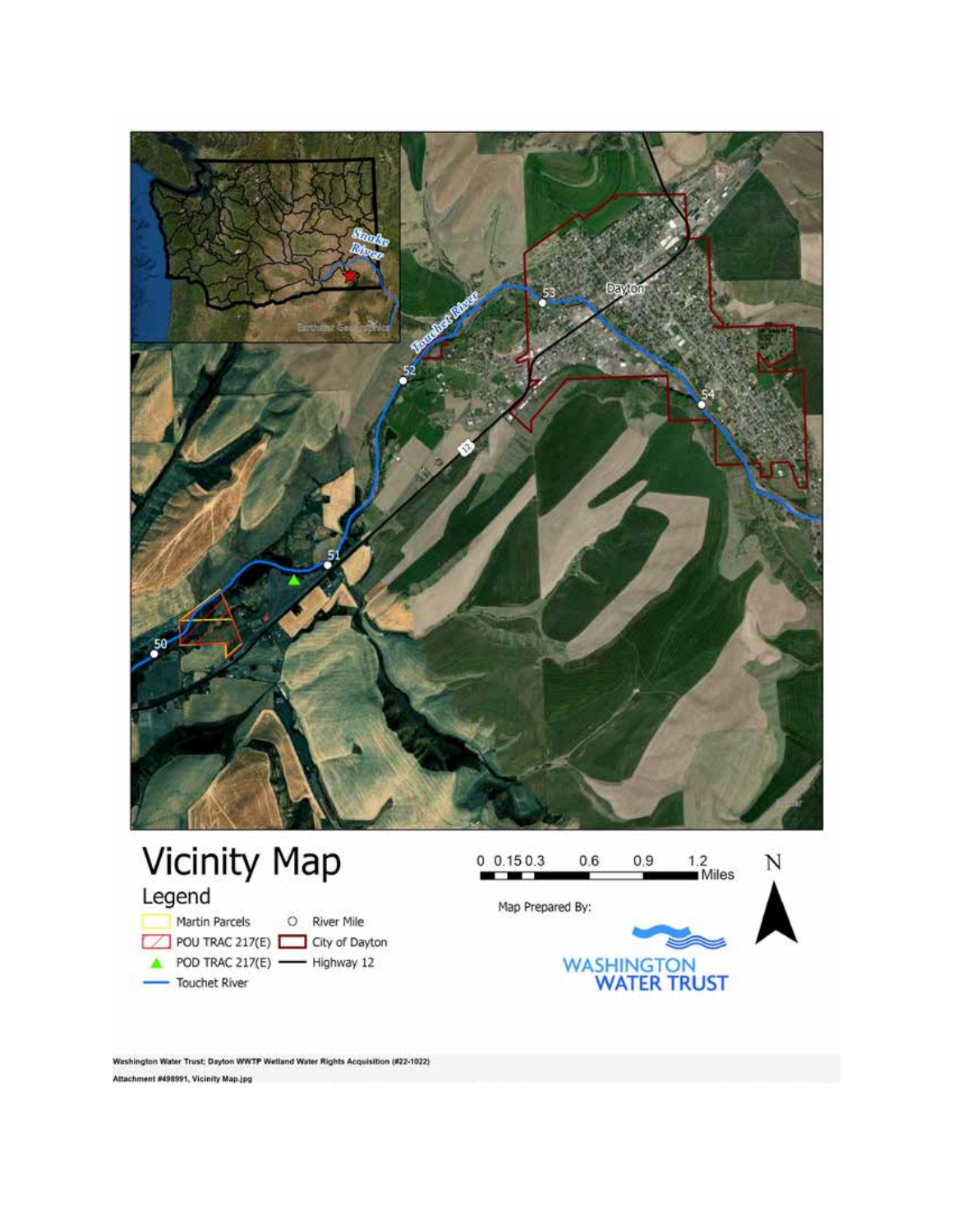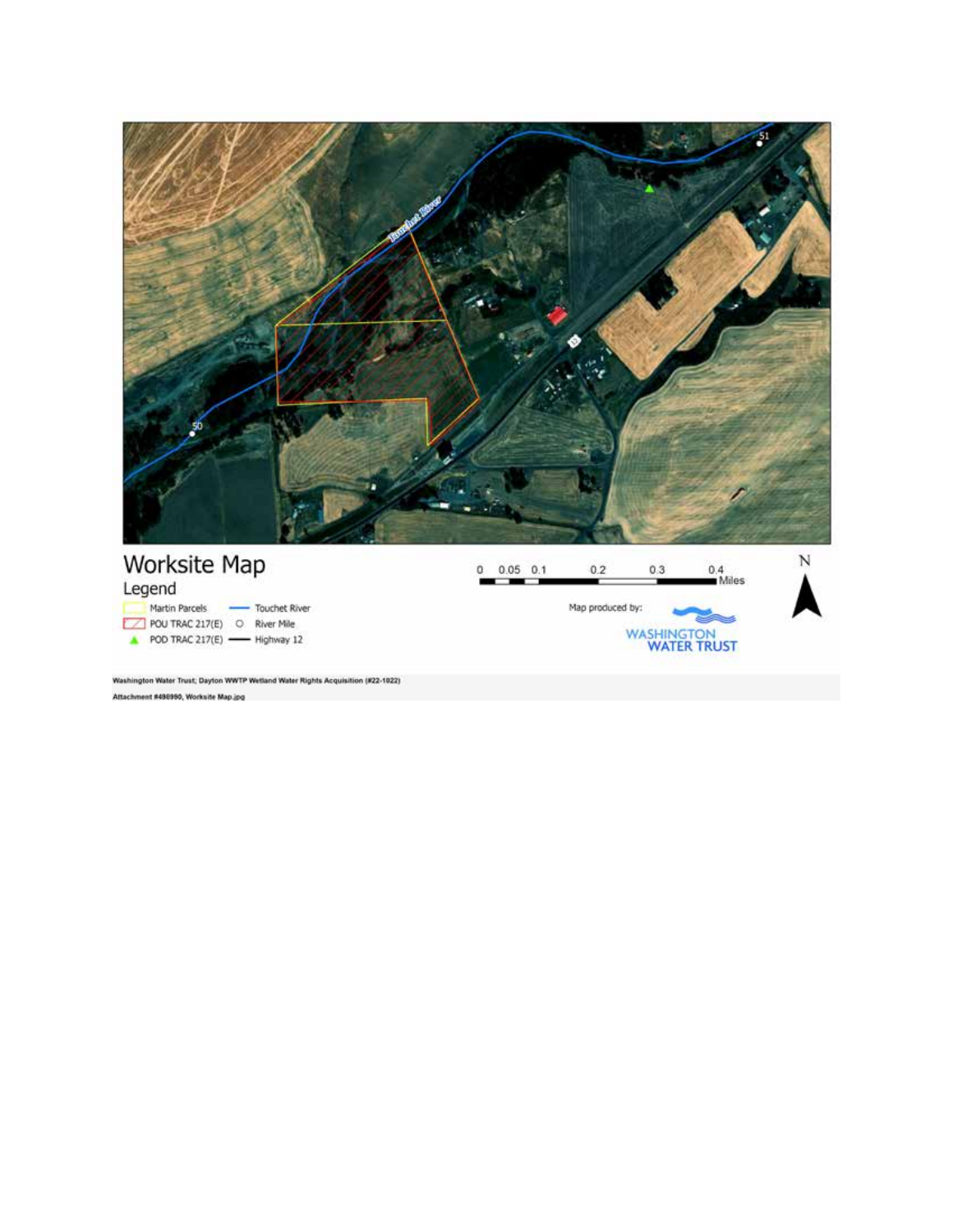# Aerial Imagery - NAIP 2017



Washington Water Trust; Dayton WWTP Wetland Water Rights Acquisition (#22-1022) Attachment #499003, Aerial Imagery NAIP 2017.jpg